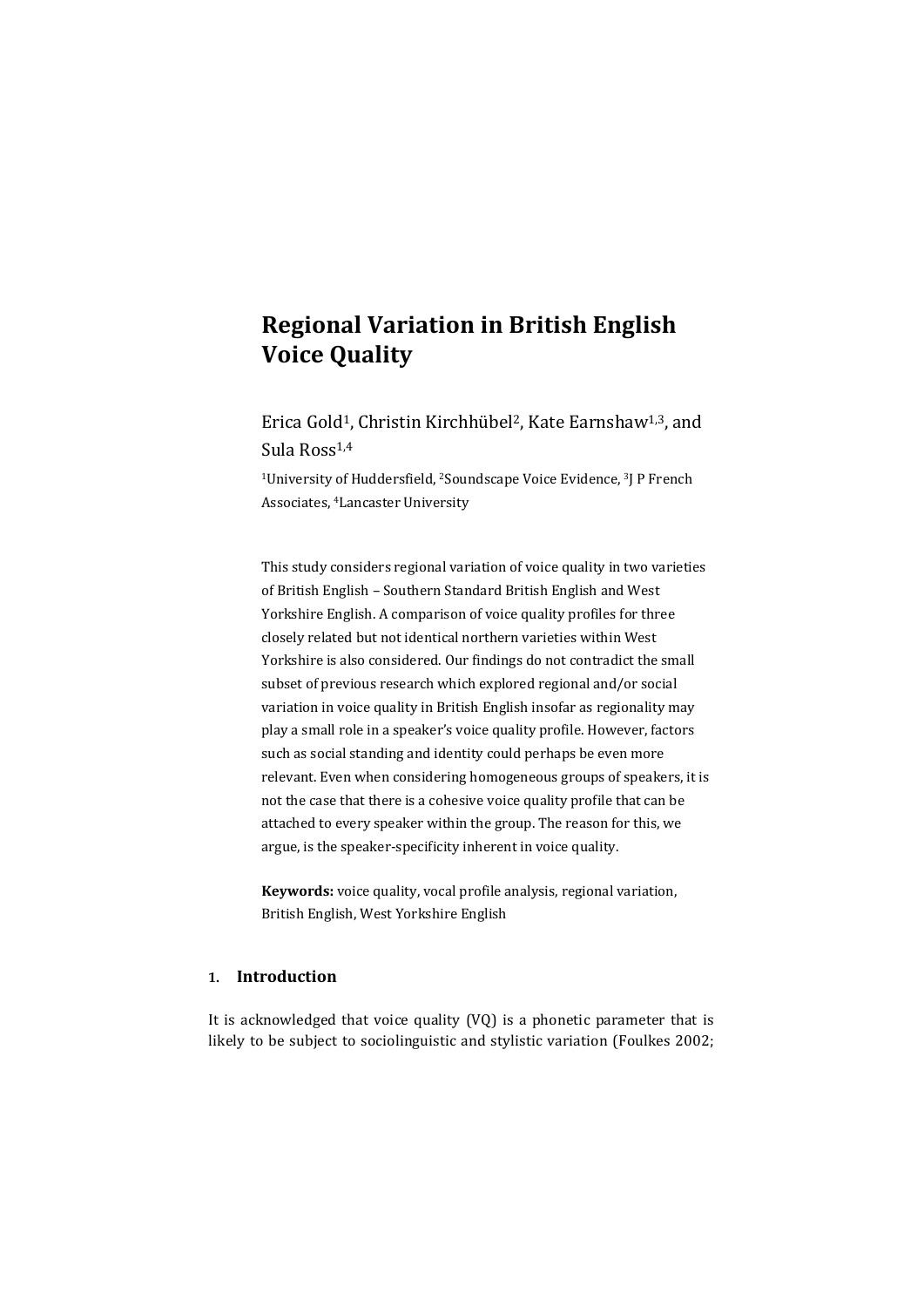#### 2 Erica Gold, Christin Kirchhübel, Kate Earnshaw, and Sula Ross

Thomas 2011). Despite this, VQ has received less attention within the relevant research literature compared to other aspects of speech such as vowel and consonant realisations. While VQ may be affected by regional/social background and speaking environment, it is also the case that VQ is anatomically conditioned, insofar as it is related to the characteristics of a speaker's vocal apparatus, e.g. the length and thickness of the vocal folds, the habitual behaviour of the tongue, lips, jaw, larynx, and the anatomy of the nasal tract. It is for this reason that VQ has gained ground within forensic speech science as it is a useful parameter for discriminating individual speakers. The primary focus of this study is to explore the trade-off between regionality and speaker-specificity of VQ by analysing different varieties of British English. Our analyses involve the VQ comparison between a northern and southern variety of British English, i.e. West Yorkshire (WY) and Standard Southern British English (SSBE), as well as between three closely related but not identical northern varieties, i.e. three localities within West Yorkshire. In addition to our primary aim, these comparisons will also allow us to comment on the potential relevance of social standing and identity on VQ. Finally, we take the opportunity to discuss the challenges surrounding perceptual VQ analysis and make suggestions for further developments that would aid socio-phonetic research (and forensic practice).

VQ is generally a

term used to describe a suprasegmental feature of speech that considers the habitual, anatomical settings an individual adopts when speaking. VQ is often described as capturing the characteristic sound of the voice, or the variations in the quality of what is being said over phrases or utterances rather than individual segments. (McIntyre et al. 2021: 281-282)

VQ can be defined slightly differently in the literature depending on whether the researcher(s) consider only the phonatory settings or whether they take a more encompassing view of VQ and consider supra-laryngeal features as well (see Esling et al. 2019 for a more in-depth overview of how VQ has been defined in the literature). In this investigation, VQ follows the definitions set out by Abercrombie (1967) and Laver (1980, 1994, 2000) whereby VQ is used to refer to the long-term postures and settings of the entire vocal tract (i.e. from the vocal folds all the way up to any potential lip postures). Other researchers employing perceptual analysis of VQ have also taken this more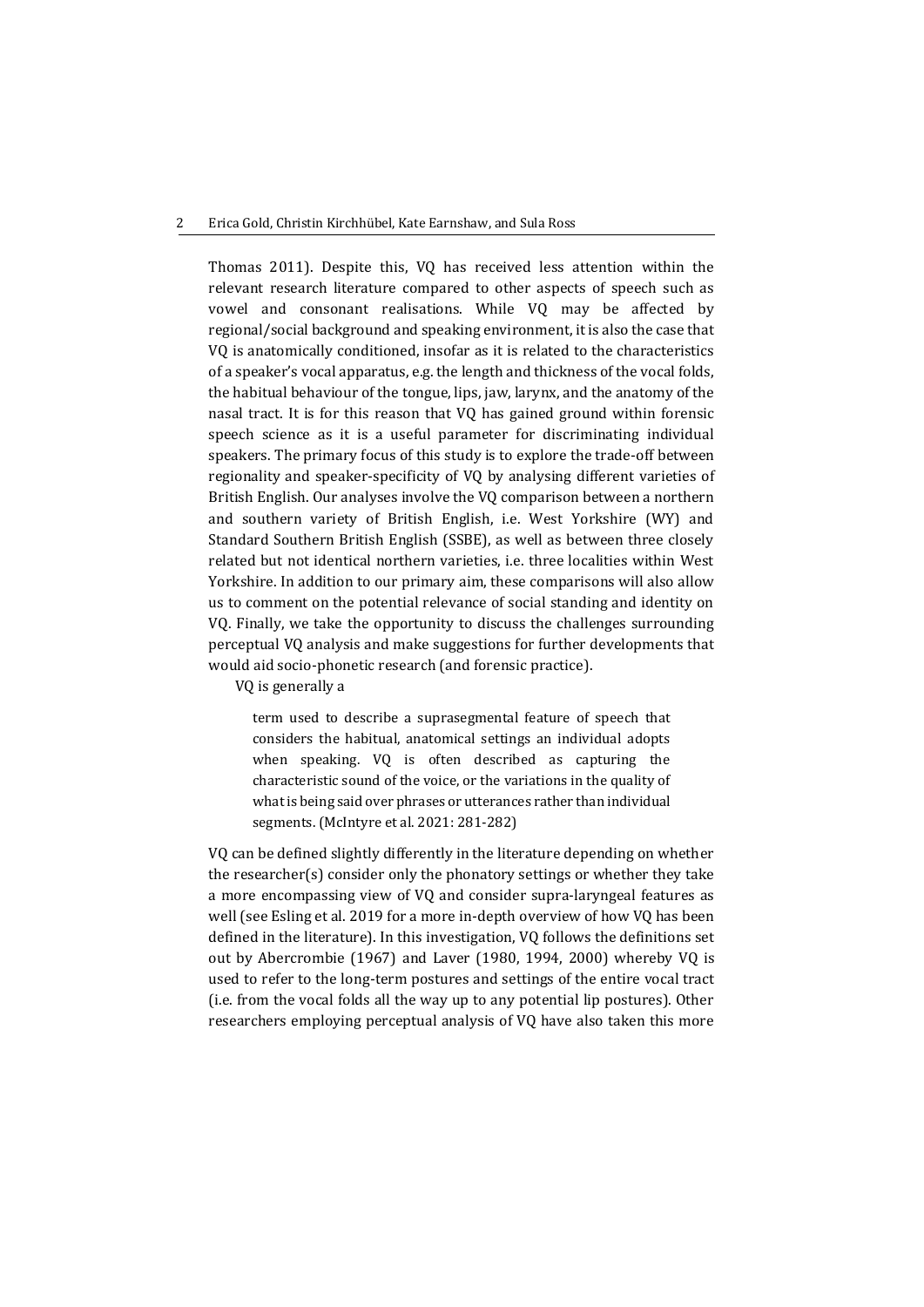encompassing definition (see for example Stuart-Smith 1999; Beck 2005; Wormald 2016; San Segundo et al. 2019).

# **2. Voice quality**

VQ is analysed using a range of methods which fall within the following three primary approaches: acoustics, articulation, and perception. Acoustic VQ research will examine different spectral aspects of the speech signal, for example considering amplitude differences between the first and second harmonics in order to evaluate creaky and breathy voice (Hillenbrand, Cleveland, and Erickson 1994; Keating, Garellek, and Kreiman 2015). Articulatory VQ research will be concerned with using equipment that allows researchers to investigate the movement, shape, and positioning of the tongue and lips, or the behaviour of the vocal folds, amongst others. For example, in order to examine tense, lax, breathy, and harsh voice in the Yi and Bai languages, Edmondson et al. (2001) use laryngoscopy to study the engagement of the laryngeal sphincter mechanism, larynx raising, movement of the epiglottal base, and the positioning of the apexes of the aryepiglottalic folds. Esling et al. (2019) provide an illustrative and detailed insight into a variety of instrumental techniques which have been employed to examine laryngeal behaviour. Perceptual VQ research is based on auditory analysis and will often involve a recognised protocol which allows the analyst to make judgements about laryngeal and/or supra-laryngeal characteristics of the voice (e.g. Vocal Profile Analysis as described in Beck (2005), or the GRBAS protocol described in Hirano (1981)). Combined approaches to VQ analysis are also common, whereby acoustic or articulatory analysis may be correlated with perceptual analysis, or articulatory analysis is correlated with acoustic analysis. An example is the work described in Keating et al. (2012), who investigated phonation in nine different languages by considering data from acoustic measurements (f0 and differences in harmonic amplitudes) as well as electroglottographic data. Another example is the work of Klug et al. (2019) which explores the possibility of using acoustic measurements in tandem with auditory assessments when making judgements about breathiness and creakiness in forensic speaker comparison casework.

Thomas (2011: 224) has stated that VQ is "uncharted territory in sociolinguistics" and that "language variationists generally regard it as a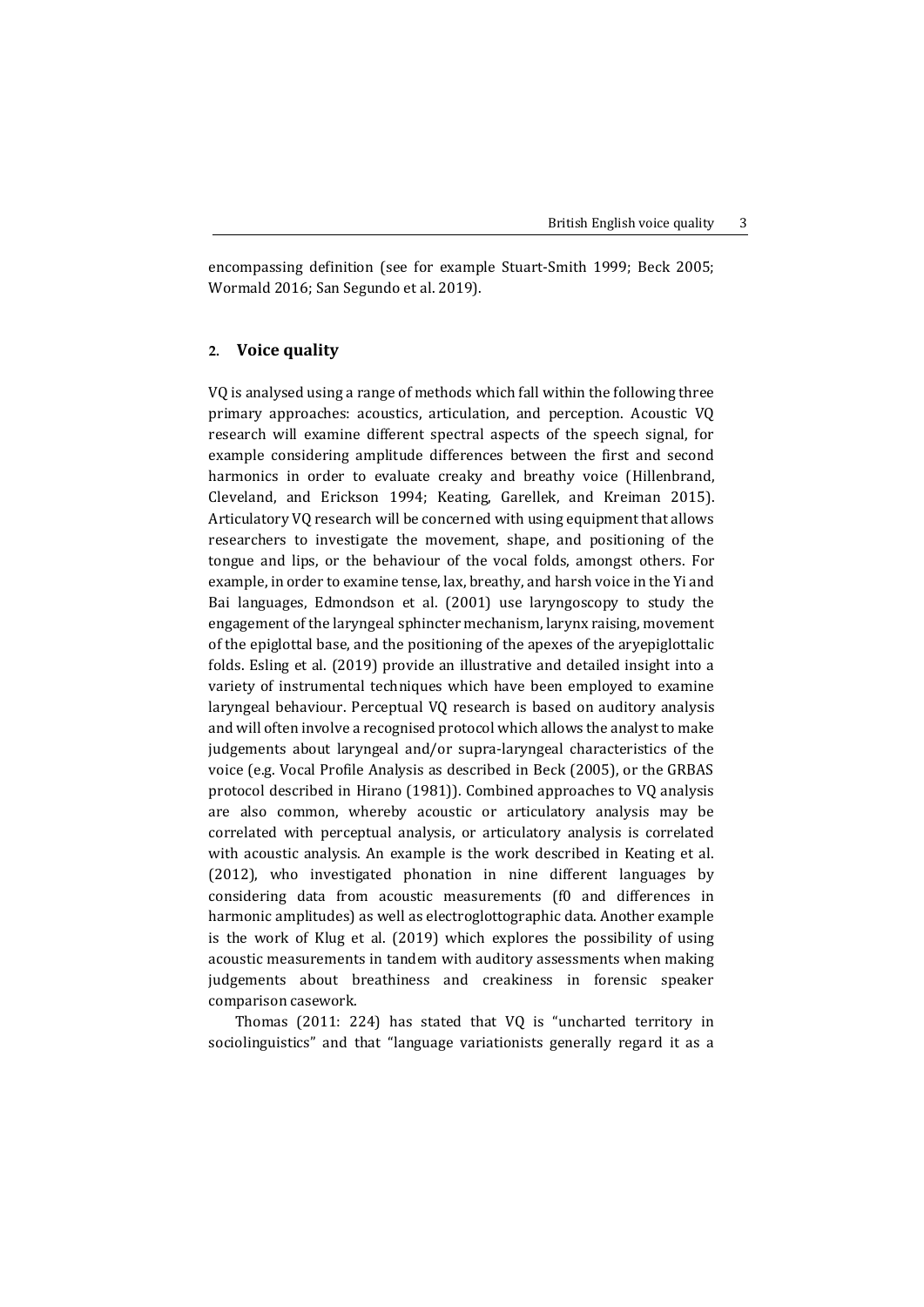mysterious domain." In line with those claims, VQ research has historically been left largely to speech pathologists and clinicians. It is not surprising then that there are only very few studies which have examined VQ from a sociolinguistic perspective. The few studies that have explored VQ variation, have not always employed comparable methodologies in assessing VQ. Moreover, the sample sizes on which VQ observations were based are very small in many cases, and some of the research dates back to the late 1970s. These factors place limits on the generalisations that can be drawn for present day VQ variation.

Section 3 below summarises those studies that have focussed on variation in British English[A1] VQ and, collectively, these studies suggest that there may be evidence for social and regional variation in VQ – highlighting the value of further variationist research into this aspect of speech. This type of research would be of particular interest to the field of forensic phonetics, as experts who carry out forensic phonetic casework have identified VQ as potentially the most discriminant speech parameter in individuals (Gold and French 2011). Therefore, there has been a growing body of VQ literature within the forensic phonetics community; however, the focus of these studies so far has been on methodological developments rather than on exploring variationist topics.

# **3. British English voice quality**

The majority of the studies focusing on VQ in the UK have provided regional [A2]descriptions based on auditory analysis. Knowles (1978: 88) provides a detailed description of the articulatory settings that are characteristic of the Liverpool accent, termed the "Scouse voice". It is argued that the most interesting settings of Scouse are those of the velo-pharyngeal mechanism and the jaw. The velo-pharyngeal mechanism involves a group of organs acting together as a unit, whereby the tongue is retracted and raised, the pillars of the fauces are narrowed, the pharynx is tightened, the larynx is raised and the lower jaw is held close to the upper jaw (Knowles 1978: 89). The primary auditory consequence of these settings is the adenoidal quality of Scouse. A secondary effect is that all consonants are velarised, resulting in a dark /l/ in all positions (including those where Received Pronunciation has the clear allophone) and tongue-tip consonants being produced instead with the blade (Knowles 1978: 89).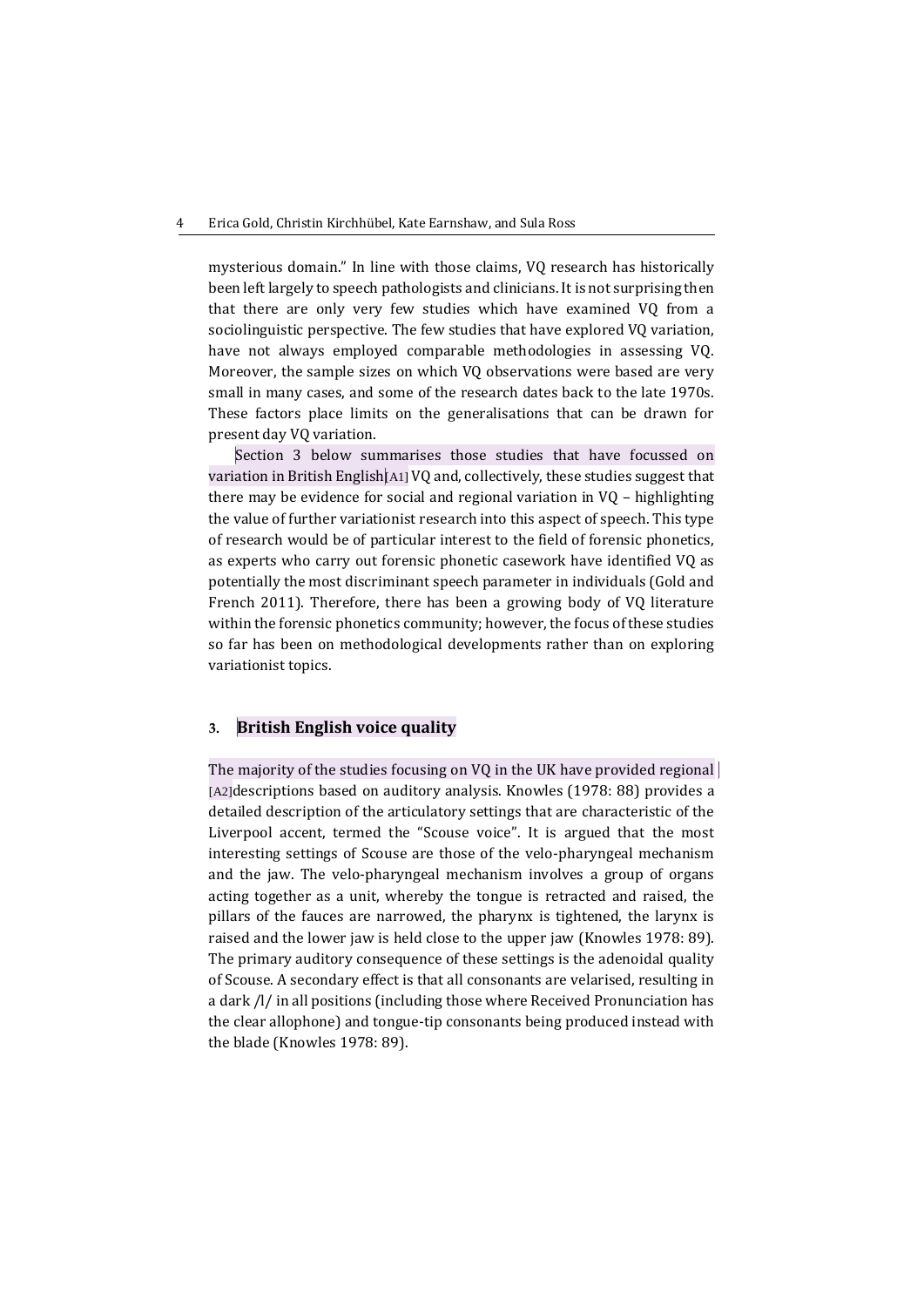VQ research on SSBE has been carried out by Stevens and French (2012) on 100 speakers from the *Dynamic Variability in Speech* (DyViS) database (Nolan et al. 2009). Stevens and French (2012) found that the majority of SSBE speakers shared a number of VQ settings, such as fronted tongue body, advanced tongue tip/blade, sibilance, breathy voice, and creaky voice. San Segundo et al. (2019) carried out VQ analysis on the same set of speakers and their findings are in line with those of Stevens and French (2012). In addition, they also observe nasality and non-neutral vocal tract tenseness as common VQ settings amongst the speakers.

Wilhelm (2018) interviewed 30 participants, aged nine to over 50 years old, from North West Yorkshire. This area is defined as "Leeds, a mainly rural area comprising the former West Riding county, and a small area a few miles north of the Yorkshire Dales" (Wilhelm 2018: 1). Wilhelm (2018) found that the whole vowel system seemed to be compressed downwards in this region and therefore the accents were said to be characterised by a long-term lowering of the tongue-body. As well as tongue body lowering, creaky voice was also said to be characteristic of speakers of North WY English, with 29 out of the 30 participants perceived to "use a significant amount of creaky voice" (Wilhelm 2018: 6). It was further suggested that permanent or intermittent use of velarised voice seemed to be an innovative feature favoured by teenagers (Wilhelm 2018).

In his doctoral dissertation, Esling (1978: 143–147) reports that VQ settings were correlated with social class. Esling analysed 32 male speakers from two different wards in Edinburgh. His participants were divided into three different socio-economic classes. Results suggested that phonatory settings were most influenced by social class, with creaky voice appearing more in the highest of the three socio-economic groups, and harsh voice (and to a lesser extent whispery voice) being associated with the lowest of the three socio-economic groups. Similar social stratification was observed for supra-laryngeal and muscular tension settings; whereas non-neutral lip, jaw, and tongue positions as well as muscular tension features were present in the speech of the lowest socio-economic group, non-neutrality in these components was not characteristic of the higher socio-economic group.

Further to the Edinburgh study by Esling, Stuart-Smith (1999) also considered VQ in Scotland, but this time in Glasgow. Like Esling, Stuart-Smith, who analysed 32 male and female speakers (16 working class and 16 middle class) reports that VQ was correlated with class (221). Working class Glaswegian VQ was characterised by open jaw, raised and backed tongue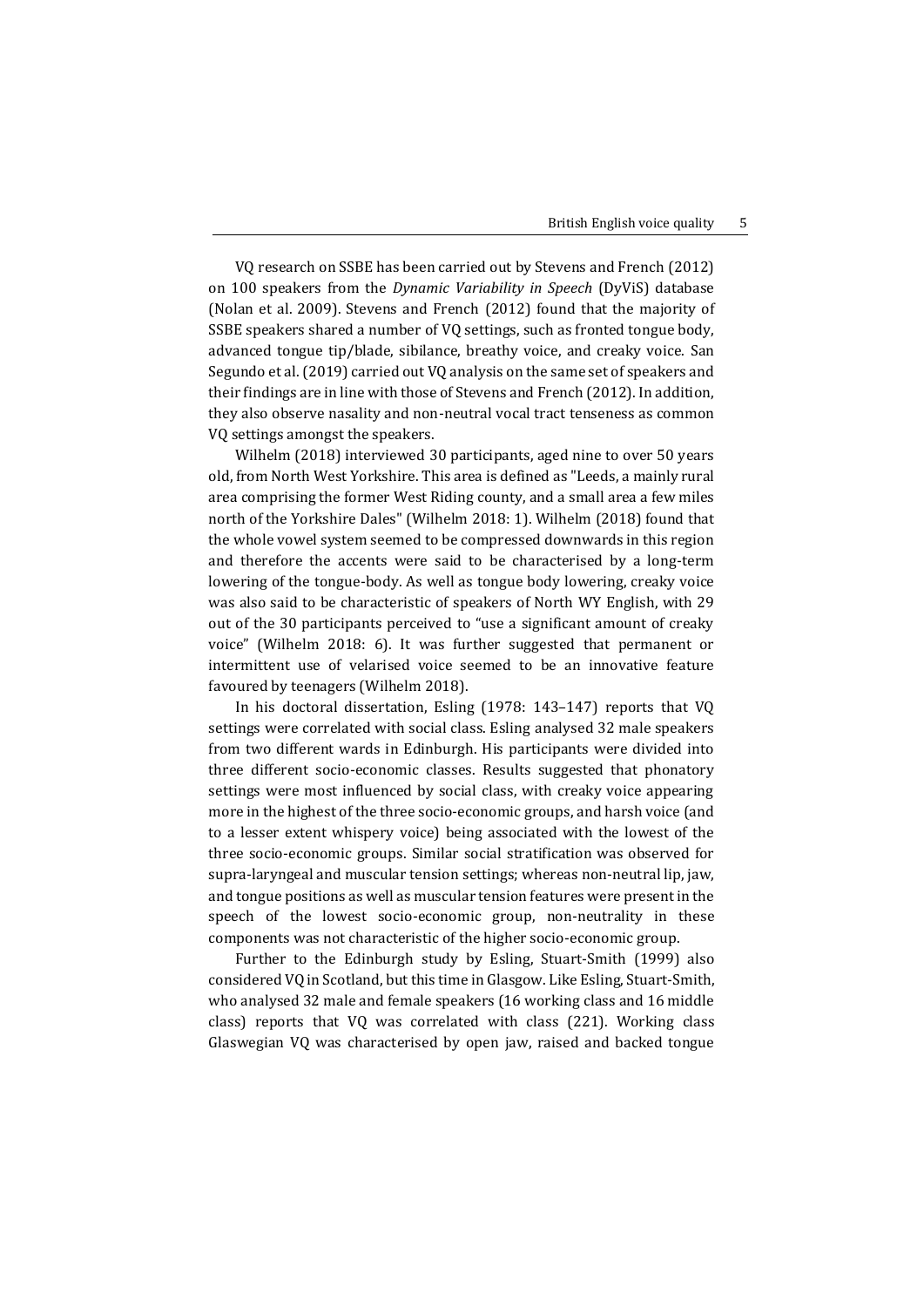body with possible tongue root retraction, and whispery voice (Stuart-Smith 1999: 215). The middle-class Glaswegian speakers were best described as having the absence of the working-class VQ features (Stuart-Smith 1999: 215). Stuart-Smith also uncovers correlations between VQ and age and gender; the 16 younger speakers had laxer supra-laryngeal articulations than the 16 older speakers. Males exhibited greater nasalization than female speakers, and differences in the males and females was also seen in the phonatory settings with males tending towards creaky voice, while females tended towards whispery voice. Unlike Knowles (1978) who reports a stereotypical Scouse voice, Stuart-Smith (1999) presents little evidence for a stereotypical Glasgow voice; however, speakers who were matched with respect to age, gender, and class showed similar VQ patterning.

Beck and Schaeffler (2015) carried out a perceptual VQ analysis of read speech from 76 speakers (31 male, 45 female; aged between 12–18 years) who were selected from the *Voice of Young Scots* (VOYS) database (Dickie et al. 2009). The participants were from three geographically distinct areas of Scotland: Inverness, Aberdeen, and Dumfries. The authors observed geographical differences for tongue tip/blade position, vertical tongue body position, and pharyngeal and laryngeal tension, but there were no significant phonation differences between the three geographically distinct regions. The authors suggest that the reason for the absence of phonation differences may be linked to the fact that the participants were adolescents. Beck and Schaeffler's (2015) findings corroborate those of Stuart-Smith (1999) with respect to VQ differences according to gender.

Wormald (2016) conducted an auditory analysis of VQ in Anglo English (AE) and Panjabi English (PE) men and women from Bradford and Leicester. The findings relating specifically to the AE males are considered to be the most relevant for present purposes. In terms of vocal tract features, the AE Bradford males were found to have neutral larynx height, non-neutral lingual postures, sibilance, and non-neutral velopharyngeal settings (nasal and denasal) (Wormald 2016: 129, 134). The AE Leicester males were found to have lingual fronting, sibilance, non-neutral velo-pharyngeal settings, and laryngeal tension as well as harsh, breathy, and creaky voice (Wormald 2016: 134). It was noted that "among the AE males, Leicester males tend toward tension, and Bradford males towards laxness" (Wormald 2016: 135).

Wormald's investigation also revealed how VQ varied according to language background, gender, and age. For example, it was shown that "with respect to the PE speakers, larynx raising is the only setting consistently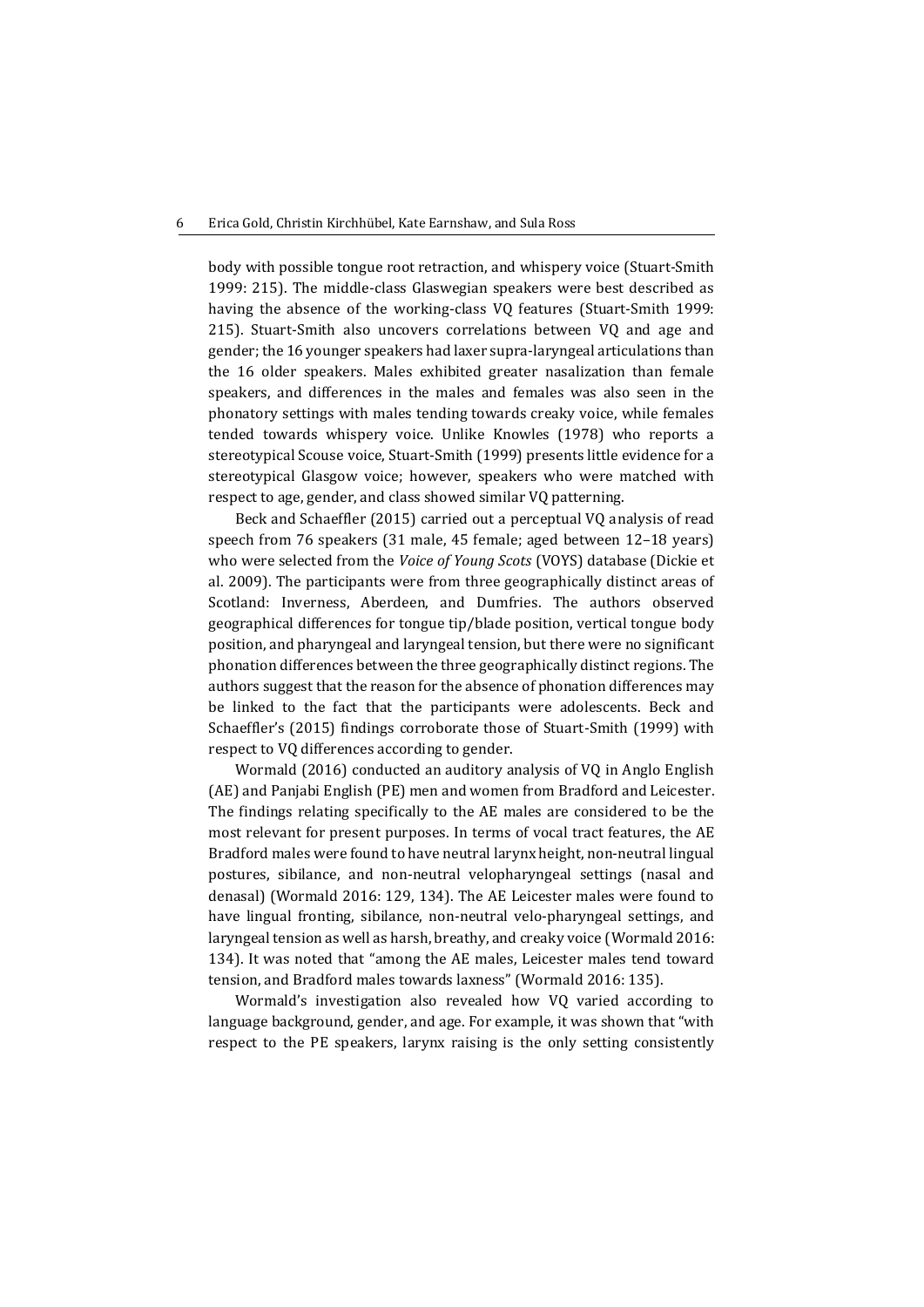associated with these speakers and not the AE speakers." (Wormald 2016: 135). With respect to age, it was demonstrated that "there is a difference between older and younger male speakers, with creaky voice increasing as age decreases, and breathiness increasing as age increases" (Wormald 2016: 135).

Based on the literature presented here, the following observations can be drawn. In general, there does not appear to be regionally defined VQ settings or combinations of VQ settings. Knowles (1978) suggests the existence of a Scouse voice, but Stuart-Smith (1999) states that her findings do not support the concept of a Glaswegian voice. Similarly, there is little evidence for the existence of a Yorkshire voice, an SSBE voice, or indeed a Bradford or Leicester voice. There are a number of VQ settings which occur in different regional varieties of English, e.g. both Glaswegian English and SSBE list "advanced tongue tip" as a VQ feature. This would be evidence for the fact that VQ is not directly tied to the variety of English spoken but that other factors are involved, including the speakers themselves. Having said this, the above studies do suggest that regionality may have some relevance nevertheless; for example, whereas SSBE was shown to have a tendency for tongue body fronting, Scouse, and Glaswegian are said to feature tongue body retraction. In addition to regionality, age, gender, ethnicity, and social standing are also relevant.

Although the above studies based their assessment of VQ on auditory analysis, they are not methodologically homogeneous. Whilst some employ a recognised protocol in scoring VQ (e.g. Stuart-Smith (1999), Stevens and French (2012), Wormald (2016)), others appear to use a more holistic approach to VQ assessment (Knowles (1978) and Wilhelm (2018) – although Wilhelm also uses acoustic measurements, i.e. vowel formant area). The size and type of speaker samples used also differs between studies. Whilst Stevens and French (2012) analyse a large number of speakers who come from a very homogeneous group, Wilhelm (2018) appears to include rural as well as urban speakers in his sample. Wormald's (2016) study controls for gender, ethnicity, regional background, and age; as a result, the number of speakers who fall within a homogeneous group (e.g. young Anglo men from Bradford or Leicester) is two; an extremely small sample. Out of the eight studies listed above, five were conducted within the last 15 years, two were conducted in the late 1990s/early 2000s, and one dates all the way back to the late 1970s.

There are only a small number of recent variationist studies exploring VQ. This, in addition to the methodological heterogeneity and small sample sizes,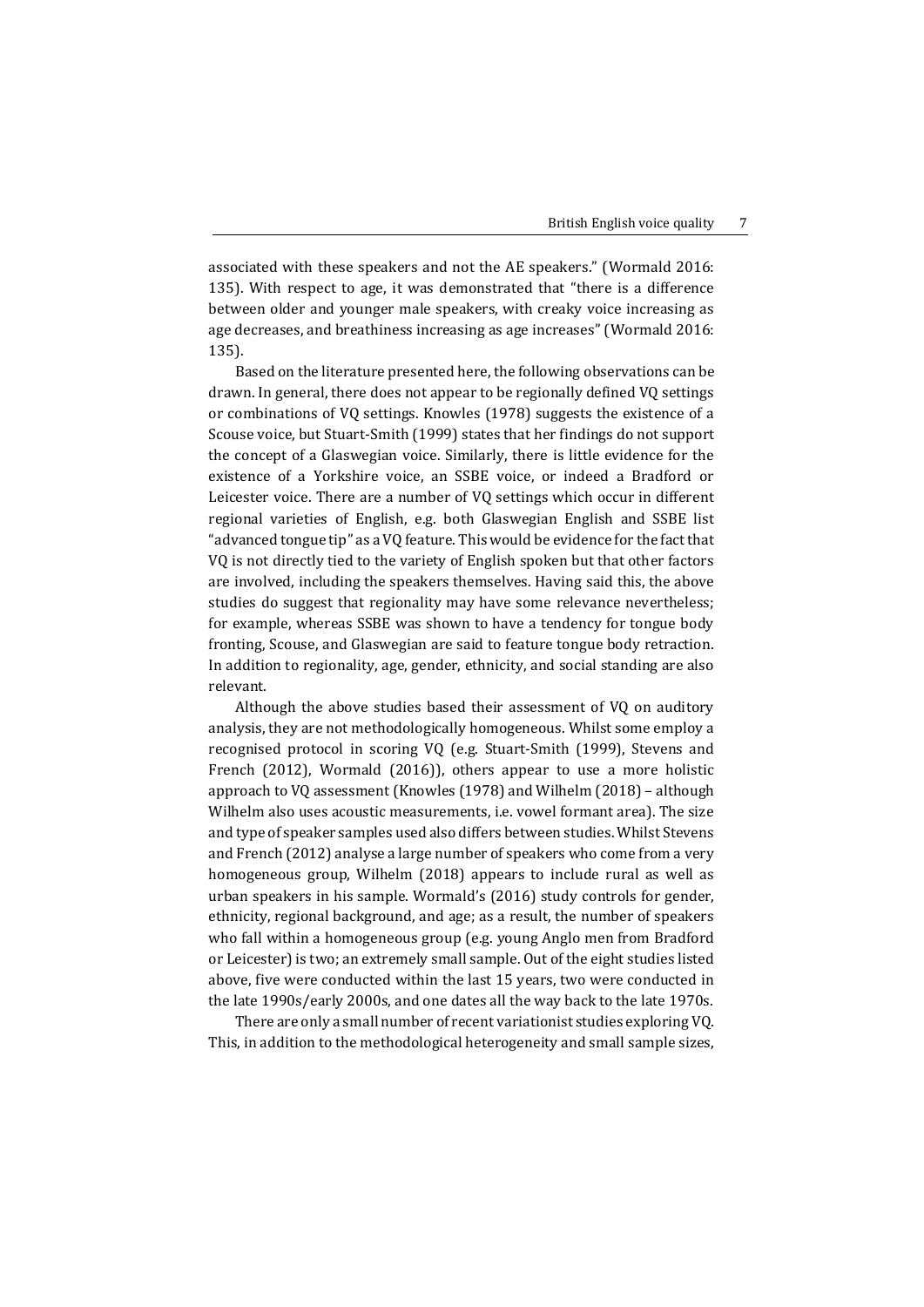means that one has to be cautious in attempting to make generalisations with respect to regional VQ variation in British English. In the present study, we have addressed some of these methodological limitations by analysing sizeable groups of homogeneous speakers and applying a consistent methodological framework. Our analysis allows us to assess VQ variation across a macro-regional and micro-regional level. In turn, this will enable us to explore further the question of regionality and speaker specificity in VQ.

# **4. Materials and methods**

#### **4.1** Materials

1

The data for this study is drawn from two existing corpora: the *West Yorkshire Regional English Database* (hereafter WYRED; Gold et al. 2018) and the *Dynamic Variability in Speech* database (hereafter DyViS; Nolan et al. 2009). Both databases are publicly available<sup>1</sup>, and both were created with forensic speech science research in mind. WYRED includes 180 male speakers from West Yorkshire (Northern England), while DyViS includes 100 male speakers of Southern Standard British English (SSBE). Both databases include a Task 2 speaking task, which is directly comparable between the two databases as WYRED was modelled after DyViS. The data analysed in the present study comes from the studio quality version of Task 2 in both WYRED and DyViS. Task 2 consists of each participant speaking to a fictional accomplice (one of the research assistants) about the police interview they had just completed relating to a crime that they were involved in. The conversations are elicited over the telephone, but the participant (target speaker) is recorded at the near end of the telephone line resulting in studio quality recordings with 44.1 kHz sampling rate and 16 bit resolution. The participants were also recorded over the telephone (resulting in telephone transmitted recordings), but these did not form part of the present analysis. The Task 2 conversations, which are around 15 minutes in length, elicited spontaneous, conversational speech for each participant.

Both databases contain rather homogenous populations insofar as they are all young, native British English males who grew up in English-speaking

<sup>1</sup> WYRED can be downloaded a[t https://reshare.ukdataservice.ac.uk/854354/.](https://reshare.ukdataservice.ac.uk/854354/) DyViS can be be accessed at <https://beta.ukdataservice.ac.uk/datacatalogue/studies/study?id=6790>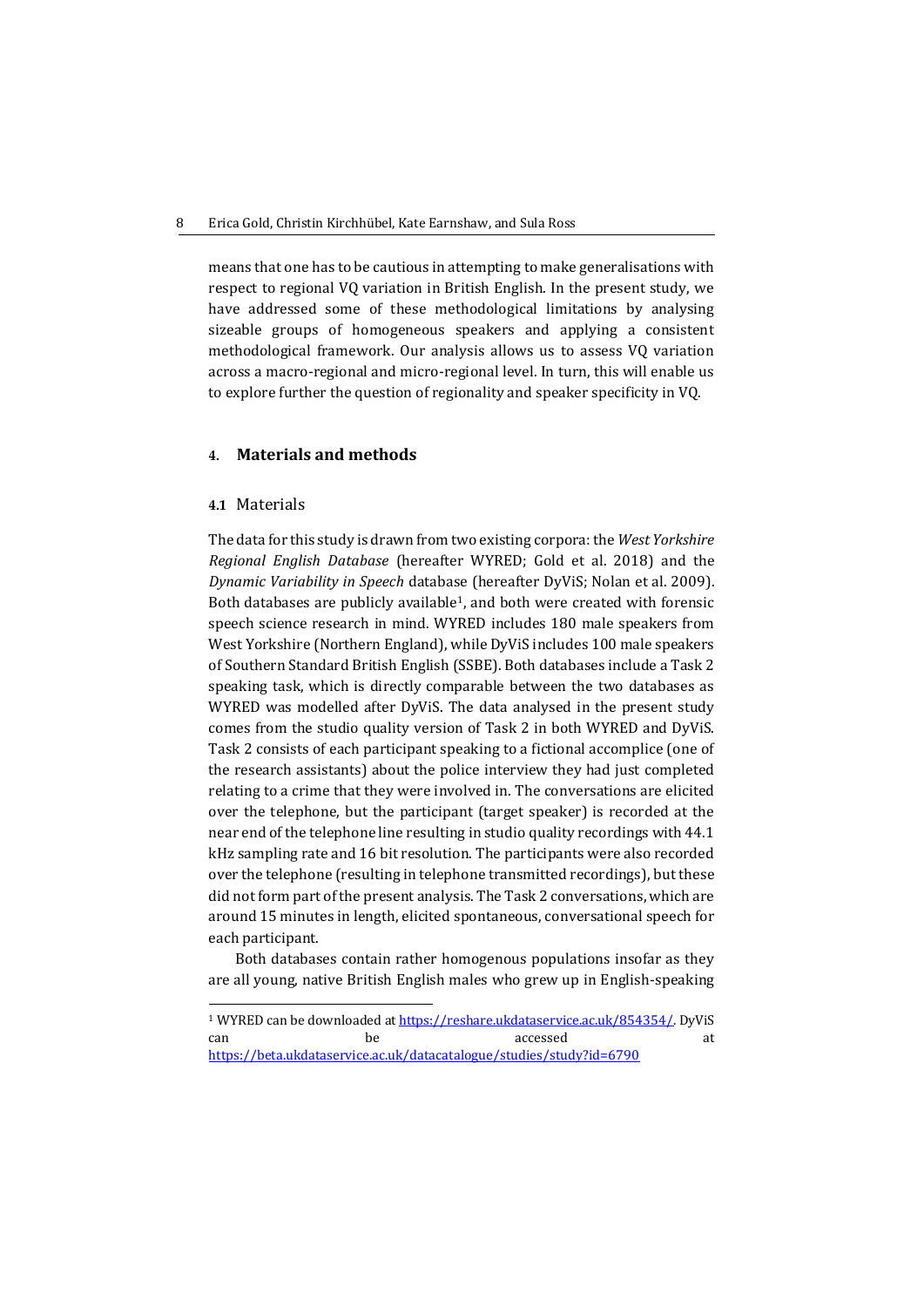households and have no reported speech pathologies or hearing difficulties. Furthermore, all DyViS participants had been or were current students at the University of Cambridge, while WYRED contained mostly (but not all) students from the University of Huddersfield. Both databases only include male speakers, as the majority of forensic phonetic casework is carried out on male voices.

For the purposes of the research reported here, our analyses are based on 80 speakers in total: 60 speakers randomly selected from WYRED (20 from Bradford, 20 from Kirklees, and 20 from Wakefield, see Figure 1 for map of local boroughs) and 20 speakers randomly selected from DyViS (the yellow area within England on Figure 1 indicates the area of West Yorkshire relevant to WYRED; the black dot provides the location of Cambridge where the DyViS speakers were recorded). We accept that a 60 by 60 speaker design for SSBE and WY would have been a more ideal experimental setup. However, the VQ findings reported by Stevens and French (2012) and San Segundo et al. (2019), where a total of 100 SSBE speakers were analysed, are very similar to our VQ findings. This offers reassurance that our findings, even though they are based only on a subset of 20 speakers, are nevertheless representative of the VQ tendencies established for SSBE. We therefore considered the value to be gained from an analysis of 40 further SSBE speakers to be disproportionate to the investment of time and costs involved in the additional analysis.

**Figure 1.** Map of West Yorkshire and the Local Boroughs

#### **4.2** Methods

The VQ analysis carried out in this paper follows closely the methodology employed by San Segundo et al. (2019). Specifically, this involved an auditory assessment of VQ using the Vocal Profile Analysis (VPA) scheme (the reader is directed to Beck (2007) for a detailed introduction to the VPA). The original VPA scheme had been designed for use in the clinical setting and included a number of prosodic, temporal, and respiratory features in addition to a large stock of laryngeal and supra-laryngeal features. Whilst some of the features are rated in a binary way, i.e. present vs. absent, the majority of features are gradable into different degrees, and the original VPA protocol differentiates between six scalar degrees. The original scheme has been modified for the forensic setting by J P French Associates, and this modified version is the one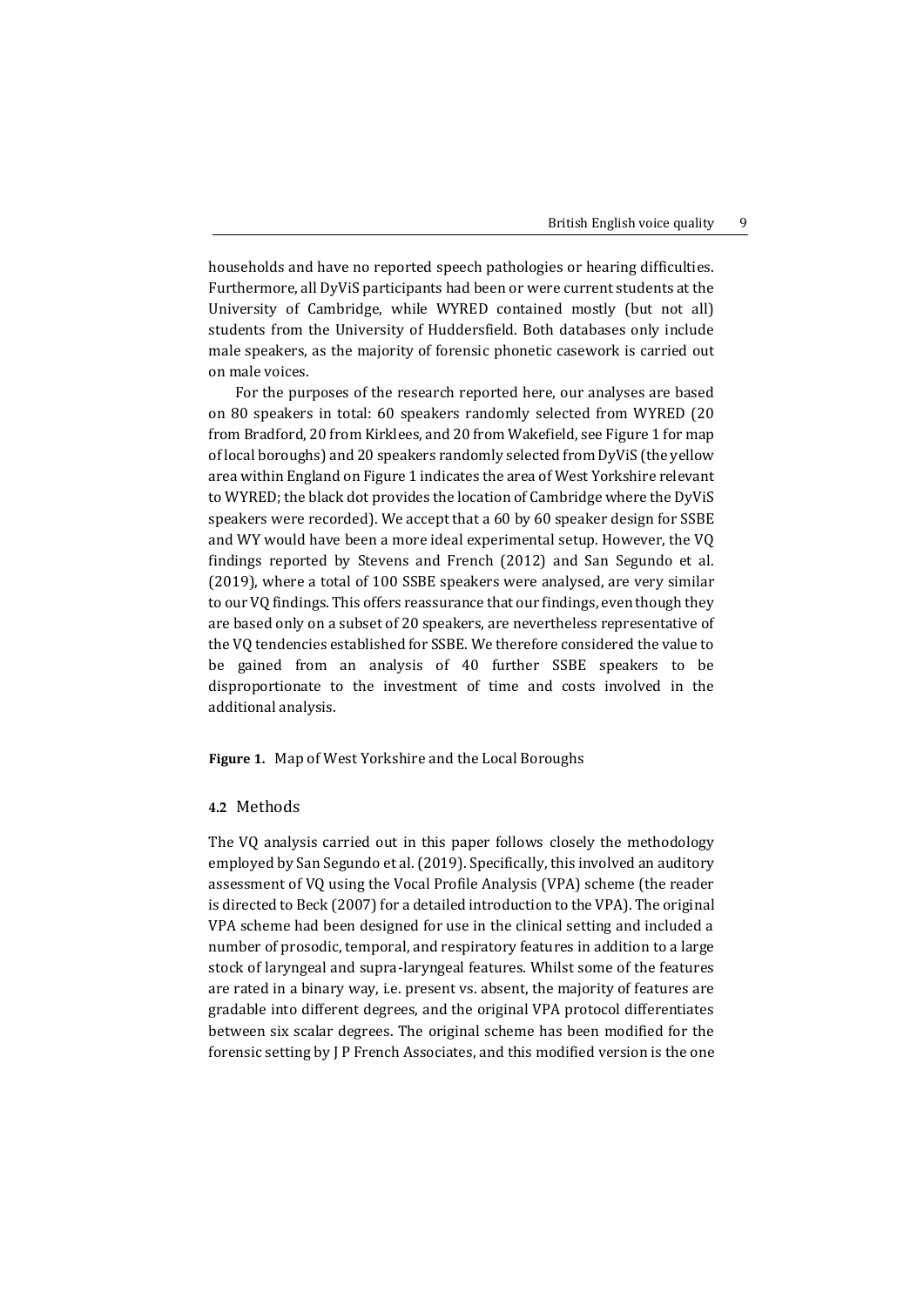used in the present study. The main differences between the original and modified protocols are a) the removal of prosodic, temporal, and respiratory settings, b) the merger of settings, e.g. fronted tongue body and raised tongue body were two separate settings in the original protocol but were merged to fronted tongue body in the modified version, and c) the reduction from six scalar degrees to three scalar degrees, i.e. slight, marked, extreme. For further detail regarding the differences between the original and modified versions, the reader is directed to San Segundo et al. (2019).

The modified VPA used for analysis in the present study is provided below in Figure 2.

### **Figure 2.** Modified Vocal Profile Scheme

At the time of the study, three of the authors had had limited exposure to the VPA protocol. Therefore, an initial intensive VQ training session was provided by the second author who has had extensive exposure to the VPA protocol and frequently uses it to analyse VQ as part of forensic casework, research, and professional development. The training included a detailed coverage of the individual VPA settings and how they can be identified using auditory and acoustic information as well as proprioceptive techniques. As part of the training, the analysts completed practice ratings, the results of which were discussed within the group. On completion of the training, the analysts had reached general consensus on how VQ perceptions are mapped onto the VPA protocol.

Although all voices were initially rated by each of the four authors individually, the final VPA ratings are best described as group ratings rather than individual ratings. The purpose of this paper was not to assess interrater agreement in VPA analysis, even though it is acknowledged that this is an important topic. Indeed, inter-rater agreement in VPA analysis has been pursued in other studies (e.g. Klug et al 2019; Kluge et al 2019; San Segundo et al. 2019). Rather, the collaborative approach to VPA analysis employed in the current study reflects the practical forensic setting in which VPA ratings, arrived at as part of a speaker comparison analysis, are discussed amongst practitioners.

Two calibration sessions were used in arriving at the final VPA ratings. These sessions allowed the authors to check that there was consistency in their understanding of the individual settings. It allowed authors to calibrate their understanding of the scalar degrees, i.e. when is a voice slightly creaky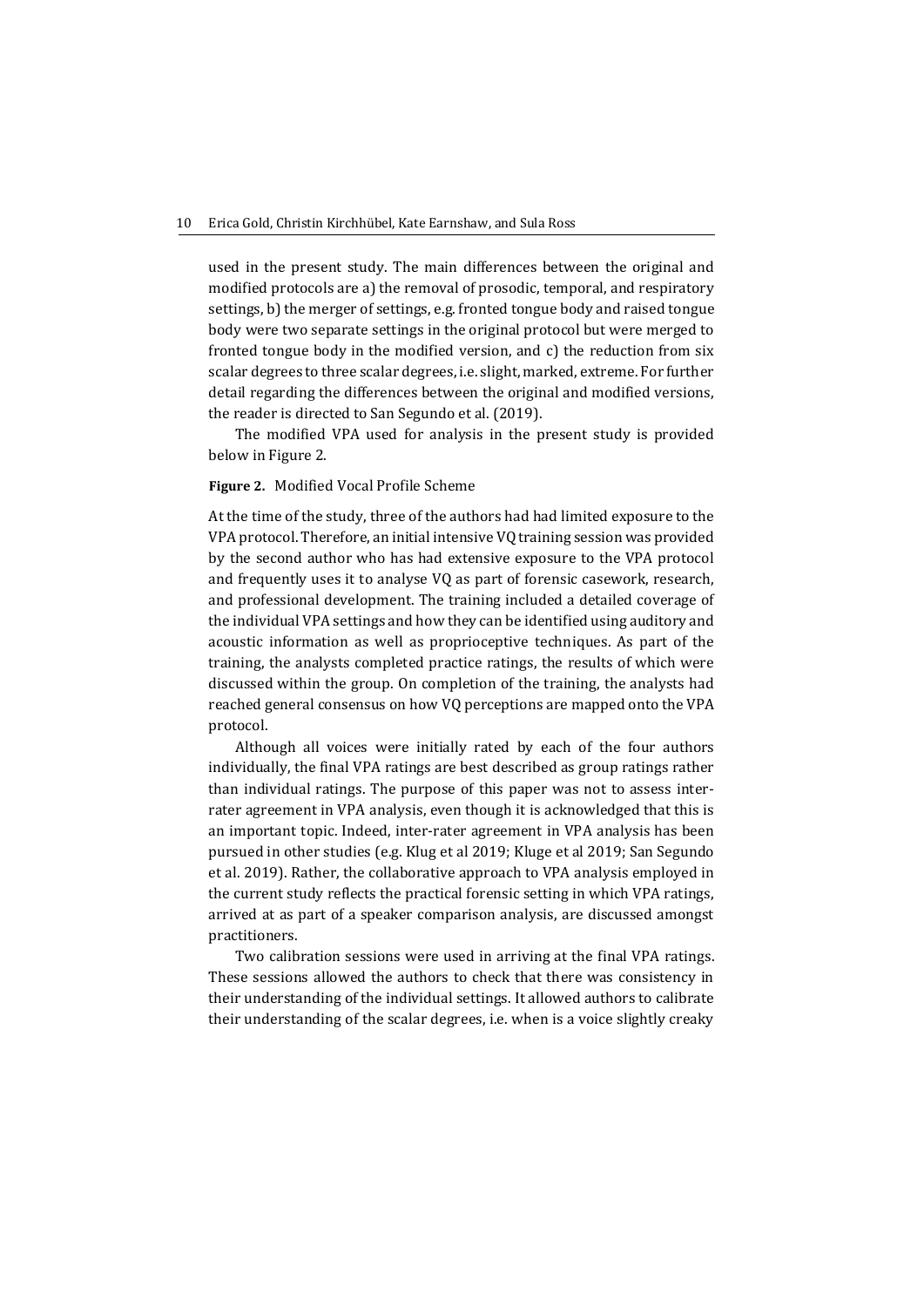as opposed to markedly or extremely creaky, and it also provided space and time to raise and discuss challenging aspects of both VQ and VPA analysis.

Results were tabulated for each individual VQ setting across each of the three scalar degrees. Results are then presented in terms of a) the proportion of speakers that had a given VQ setting present taking into account the scalar degrees (i.e. slight, marked, extreme), and b) the proportion of speakers that displayed a given VQ setting on a presence/absence basis without differentiating between the scalar degrees.

## **5. Results**

The following section summarises the results of our VQ analysis. The reader will recall that we produced VPA profiles for 80 speakers of British English. Sixty speakers spoke with a WY variety of English. We can further subdivide these 60 speakers according to locality within West Yorkshire with 20 speakers each from Bradford, Kirklees, and Wakefield. The remaining 20 speakers spoke with SSBE. Each VPA profile involved the scoring of a range of different settings relating to phonation (laryngeal), vocal tract configurations (supra-laryngeal), and muscular tension. If a setting was present, the analyst had to assess whether the setting was present to a slight degree (1), a marked degree (2), or an extreme degree (3). Section 5.1 considers the results from WY as a whole and SSBE, subsection 5.2 focuses on the three localities within WY, and, finally, 5.3 considers the connection between participants' evaluations of regional identity and VQ.

#### **5.1** Southern Standard British English and West Yorkshire English

Figures 3 and 4 provide heat map visualisations of the VQ setting trends across the 20 SSBE speakers and the 60 WY speakers. VQ settings are presented on the y-axis, while the scalar degrees are presented across the xaxis, the colour shading represents the proportion of speakers that exhibit a certain setting. If a box is very light in colour, fewer people exhibited this VQ setting, while those boxes that are very dark indicate that more speakers exhibit the particular VQ setting.

**Figure 3.** Scalar Degrees of VQ settings across SSBE

**Figure 4.** Scalar Degrees of VQ settings across WY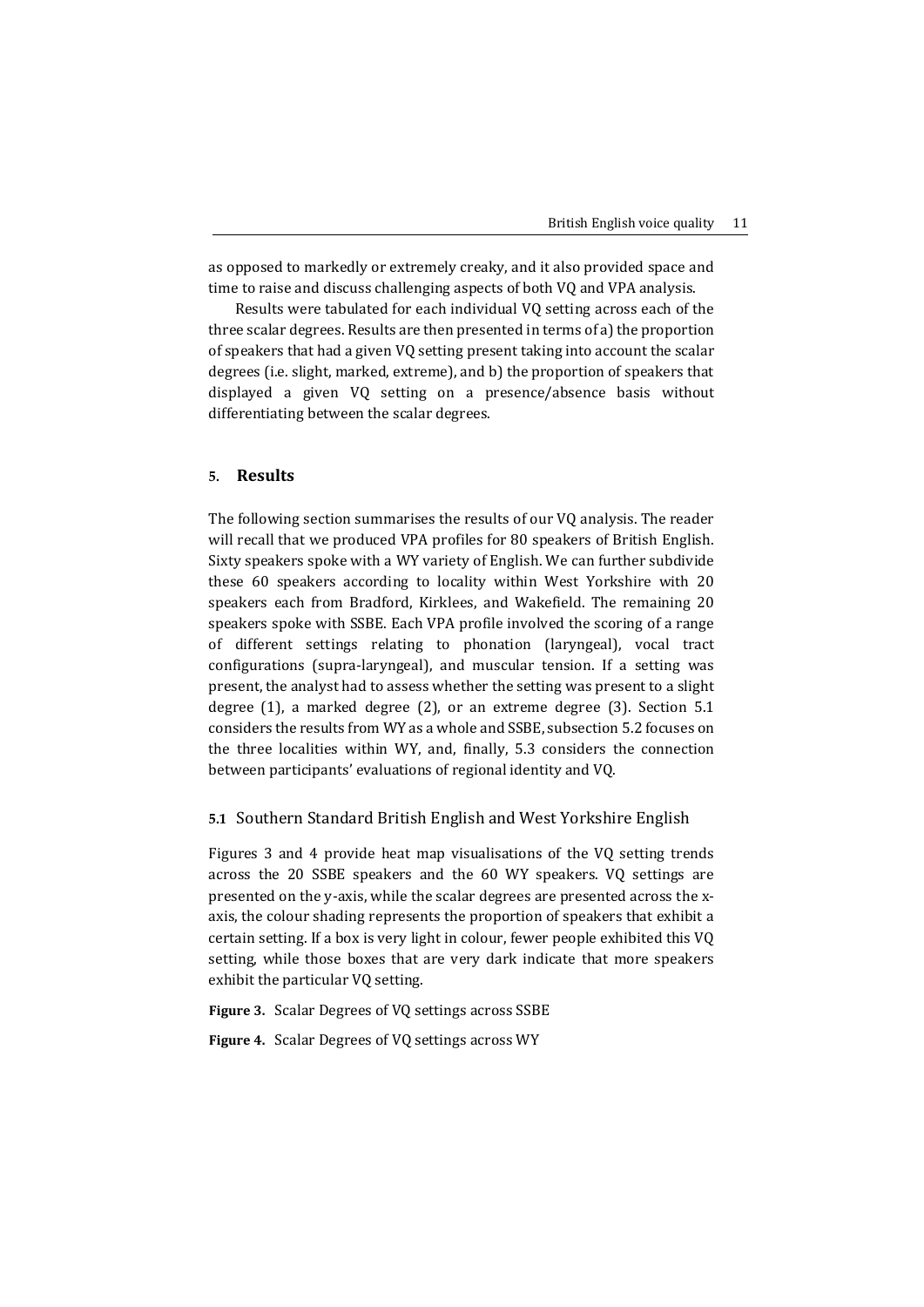#### 12 Erica Gold, Christin Kirchhübel, Kate Earnshaw, and Sula Ross

The presentation of the data in Figures 3 and 4 provide clear visualisations of the most prominent trends occurring in VQ settings across the two accent groups. Before commenting on the differences between SSBE and WY, it is of value to point out general VQ trends common to both groups of speakers.

The most striking individual VQ setting that both accent groups employ is creaky voice. Almost all the speakers in each group have some degree of creaky voice and the majority have a markedly creaky voice. In addition to creaky voice, there is a large proportion of speakers in both groups that also have breathy voice. Falsetto, murmur, and tremor are rare (i.e. only one out of 80 speakers shows murmur, none display falsetto, and three have slight tremor). In comparison to phonation, fewer speakers demonstrate nonneutrality with respect to supra-laryngeal features in both accent groups. While there are speakers in both accent groups who show non-neutrality with respect to velo-pharyngeal settings, larynx height settings, and tongue body/tip settings, non-neutral muscular tension features are less common. Similarly, neither labial nor mandibular features occur very frequently in either SSBE or WY. It is rare that a speaker of either SSBE or WY demonstrates retroflexion, pharyngeal constriction, audible nasal escape, lip rounding/protrusion, lip spreading, extensive and minimal labial range, open jaw, extensive mandibular range. Out of 80 speakers, the maximum number of speakers who displayed any of these settings is one; some of these settings never occurred.

If there is non-neutrality in the supra-laryngeal settings, both accent groups show much more variability as compared to the phonatory settings, and it is not possible to identify a supra-laryngeal setting which the majority of speakers, in either group, employ akin to creaky voice for phonation. To exemplify, within both accent groups, there are speakers who have lax larynx and there are speakers who have tense larynx, there are speakers who have advanced tongue tip and there are speakers who have retracted tongue tip, there are speakers who have nasality and there are speakers who have denasality – all three pairs of these VQ settings are polar opposites. Not only is there variation in the direction of the VQ deviations, there is also variability in the types of settings speakers deviate. While some speakers deviate from neutral with respect to larynx height but show a neutral setting for tongue tip position (neither advanced nor retracted), for example, another speaker may have a neutral larynx (neither raised nor lowered) but an advanced tongue tip; again, this is the case for both accent groups.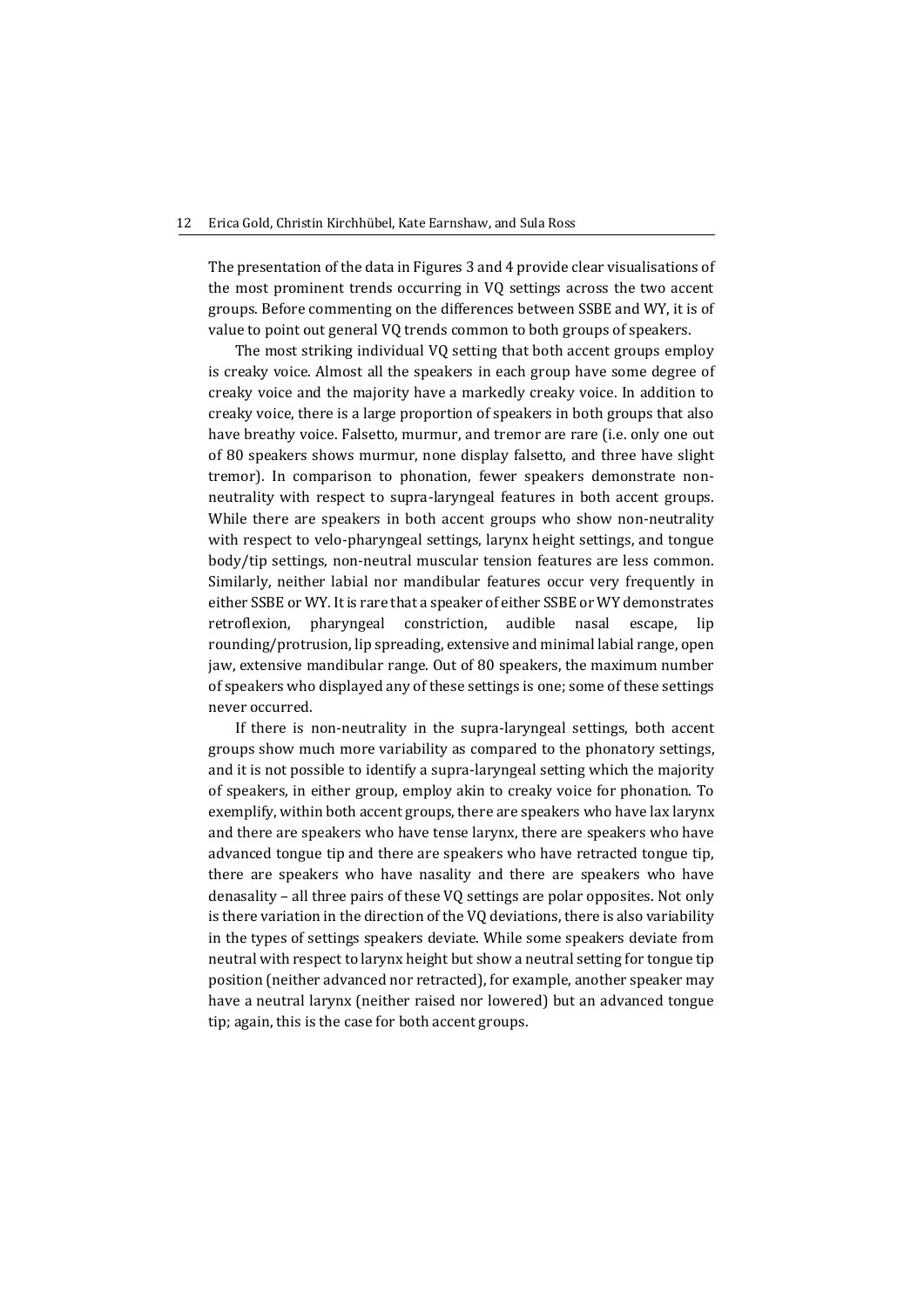With respect to scalar degree, very few SSBE and WY speakers show extreme ratings for any of the 35 VPA settings considered. If non-neutrality occurs in the laryngeal, supra-laryngeal, or muscular tension domains, this tends to be slight or marked. Whilst the absence of extreme ratings would be of significance to the forensic practitioner, we would like to emphasise that it is possible that the absence of extreme values is a result of the methodological design of the database, and therefore we place little weight on this aspect of the findings in the current paper.

In order to comment on the differences between SSBE and WY, we considered it helpful to present the findings in a slightly more general fashion. Rather than taking into account the scalar degrees as has been done in Figures 3 and 4 above, we tabulated the results on a presence/absence basis. As a result, settings that were evaluated as a 1 (Slight), 2 (Marked), or 3 (Extreme), are all counted equally here as being present and any VPA setting that does not appear in a speaker's profile is considered to be absent. Figure 5 provides a heat map visualisation of the VQ setting trends across the 20 SSBE speakers and the 60 WY speakers using the presence/absence approach. VQ settings are presented on the y-axis, while the speaker group is presented on the x-axis. Again, the lighter the colour, the more speakers exhibited this setting.

#### **Figure 5.** Patterns in VQ settings across SSBE vs WY speakers

Considering the differences between SSBE and WY, a large proportion of SSBE speakers have breathy and creaky phonation. Both types of phonation are also present in a large proportion of WY speakers. Harsh voice is an additional type of phonation which occurs amongst WY speakers, but there are no SSBE speakers in the data that have harsh voice. Both SSBE and WY speakers show non-neutrality within the velo-pharyngeal setting but, whilst the majority of SSBE speakers (who deviate from neutral) exhibit nasality, there is a split in the WY group with roughly an equal number of speakers demonstrating nasality and denasality (40 per cent and 32 per cent of speakers, respectively). A similar observation can be made for the tongue tip/blade. Both SSBE and WY demonstrate non-neutrality in this area, but there is much less variability amongst SSBE speakers as compared to WY speakers with respect to the type of non-neutrality displayed. Whereas the former has a strong tendency for advanced tongue tip/blade, the latter demonstrate a mixture of advanced and retracted tongue tip/blade (WY has 35 per cent of speakers with advanced tongue tip/blade and 15 per cent of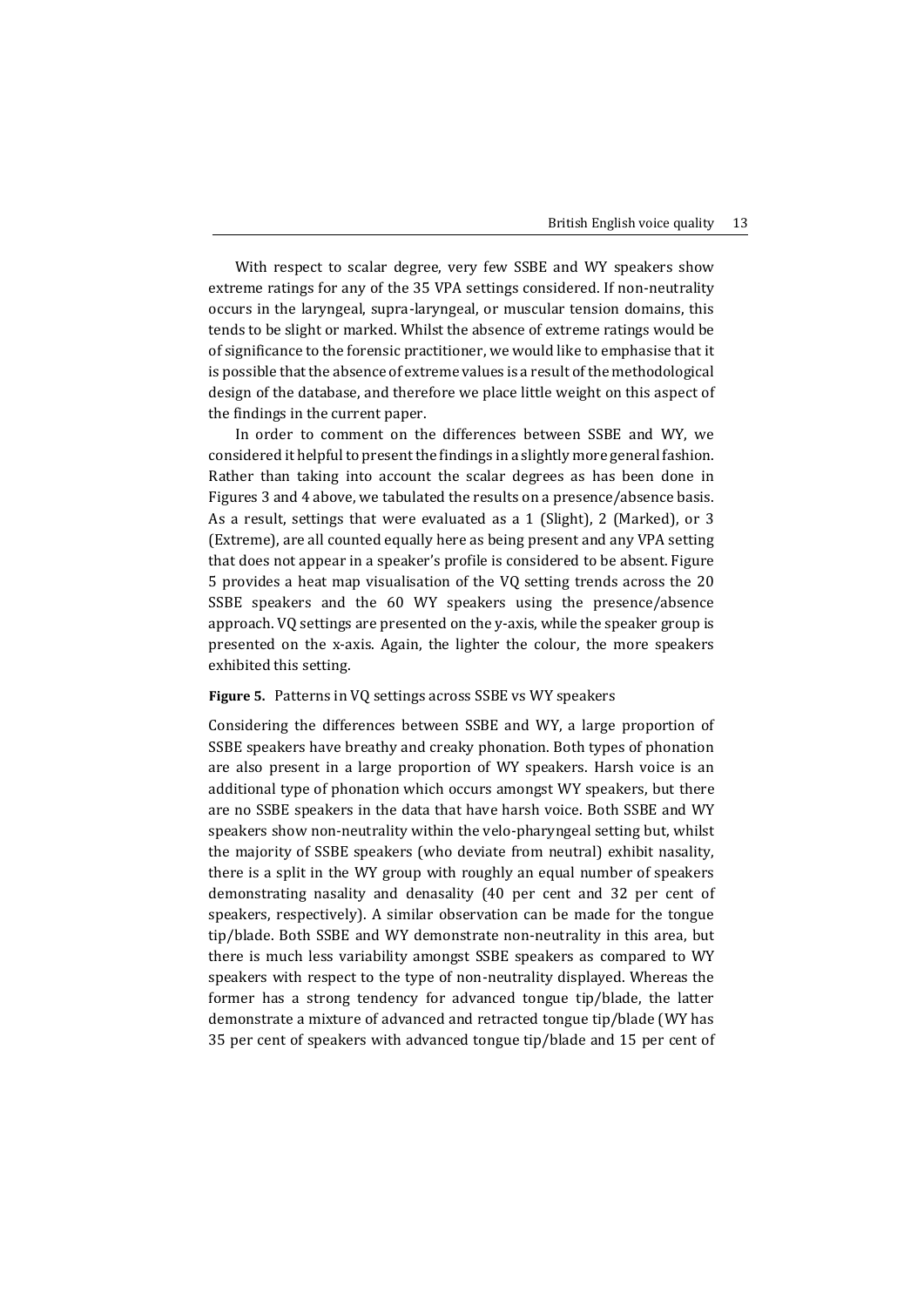speakers with retracted tongue tip/blade, in comparison SSBE has 50 per cent of speakers with advanced tongue tip/blade and 0 per cent of speakers with retracted tongue tip/blade). Finally, whereas SSBE speakers have a tendency for a neutral tongue body setting, WY has a larger proportion of speakers with backed tongue bodies.

SSBE speakers appear to be much more homogenous in their VPA profiles compared to WY speakers – this is particularly true for the supra-laryngeal settings. This is apparent from the heatmaps which show that WY has more colours in the mid-range whereas SSBE has more colours in the extremes. One explanation for this could be the fact that the WY sample contained speakers from three different localities within Yorkshire. For this reason, we thought it worthwhile to look further into the different boroughs within WY to determine whether this variability diminishes when considering each of the three localities separately.

## **5.2** Bradford, Kirklees, and Wakefield

The VPA profile results for the 60 speakers in WY, separated into their boroughs, are presented below, SSBE is included for comparison purposes. Figure 6 provides an additional heat map of VQ settings like that presented in Figure 5.

#### **Figure 6.** Patterns in VQ settings within West Yorkshire

The breakdown of the Bradford, Kirklees, and Wakefield data in Figure 6 exemplifies a similar level of variability across speakers as identified for the whole of WY above. Out of the three boroughs, Kirklees appears to be the most homogeneous, but the level of homogeneity present within the SSBE sample is not replicated in either Bradford, Kirklees or Wakefield. A reason for this may be linked to differences in the degree of social cohesion and we will pick up on this again in the discussion below.

Many of the general VQ trends observed in section 5.1. above also hold true for the data here. Namely, non-neutral labial and mandibular features are much rarer in the populations of speakers compared to non-neutrality associated with tongue body and tip positions and those that are related to oral-nasal tract coordination, for example. Non-neutral phonation features are the most prevalent across the three boroughs. The most common nonneutral phonation across the three boroughs is creaky voice, followed by breathy and harsh voice. Bradford and Kirklees are more responsible for the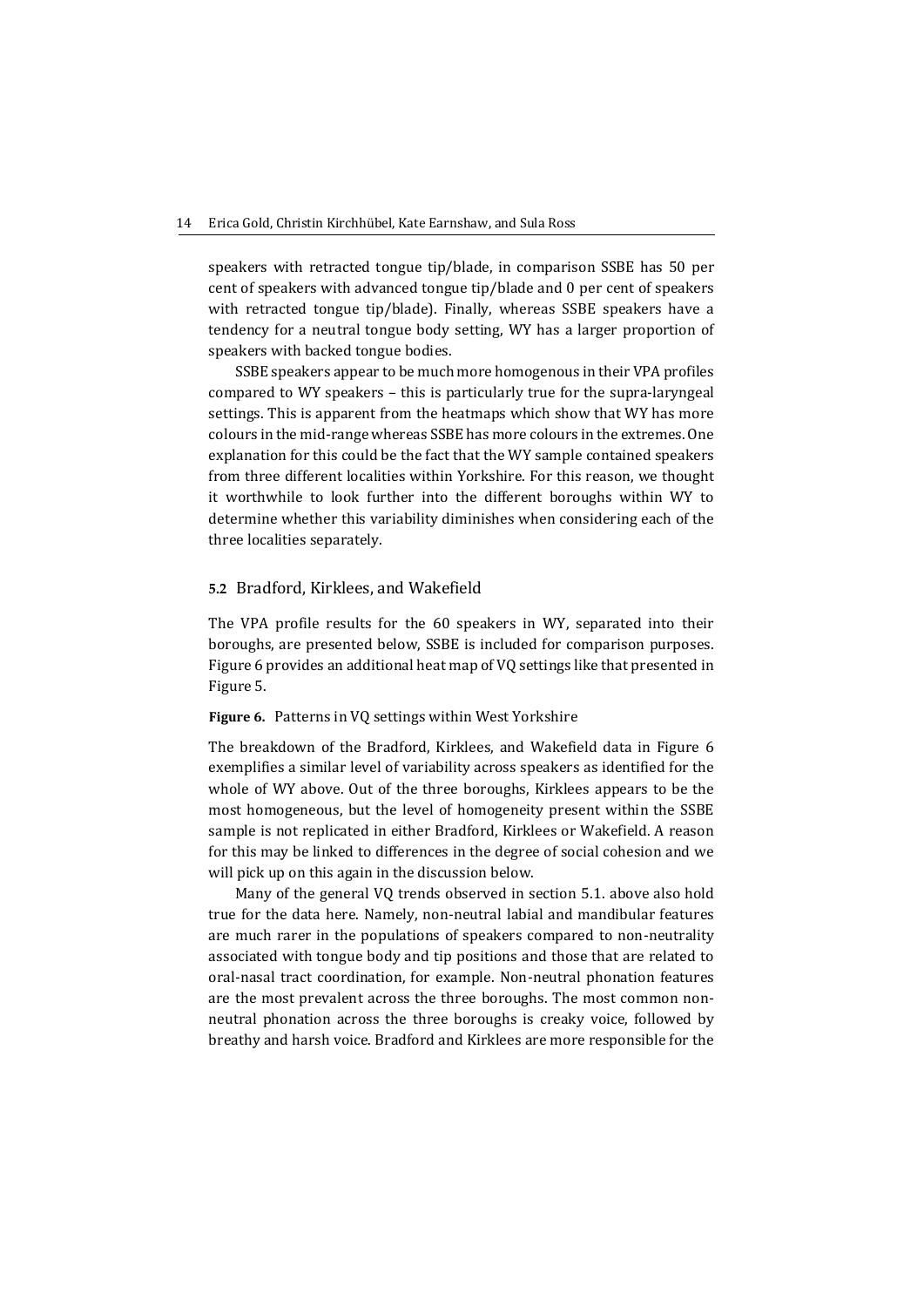tendencies towards harshness than Wakefield. Figure 6 confirms the finding established within the WY group, that there is variability within the velopharyngeal domain. Each of the three boroughs contain speakers who show nasality and speakers who show denasality. Kirklees is contributing most to the WY denasality results, while Bradford and Wakefield tend towards nasality, albeit Wakefield slightly more than Bradford. All three boroughs show a similar tendency toward backed tongue body and sibilance. Although all three boroughs have speakers with advanced and retracted tongue tip/blade settings, the variability is most striking within Bradford.

# **5.3** Voice quality settings and self-evaluation of regional identity in West Yorkshire

Previous research has shown that a speaker's identity, be it regional, social, occupational, ethnic, etc., is linked to their speech. For example, Hall-Lew, Frisnkey, and Scobbie (2017) studied twelve months of political speeches (2011–2012) from ten Scottish members of Parliament (MPs) and found that vowel height had significant correlation with political party affiliation. In her Middlesbrough data, Llamas (2007) found correlations between speakers' realisations of /p t k/ and their self-evaluated regional identities. Similarly, Devlin, French, and Llamas (2019) observed that the nuclei of the MOUTH vowel in speakers from villages surrounding Sunderland were generally more raised amongst those speakers who affiliated strongly with Sunderland, where a raised nuclei [ɛʊ] is typically found. To our knowledge, the concept of regional identity has not yet been explored in relation to VQ and we are in a fortunate position in that the current WY data allows us to do just that, albeit only on a superficial level. As part of the data collection process for WYRED (but not for DyViS), participants were asked to self-evaluate their regional identity. All speakers were asked to fill in the blank for the following statement: "I most identify with being/being from \_\_\_\_\_\_." Participants were then able to select from a closed list of: British, English, Yorkshire, West Yorkshire, Bradford, Huddersfield, Kirklees, or Wakefield. We explore the relationship between the self-evaluation of regional identity in WY and the most common VQ settings below.

Creaky voice and breathy voice were the most common VQ features in WY; however, they were consistently shared (and evenly distributed) across the three localities and therefore self-evaluated identity does not appear to play a role. The next five most common VQ features which were variable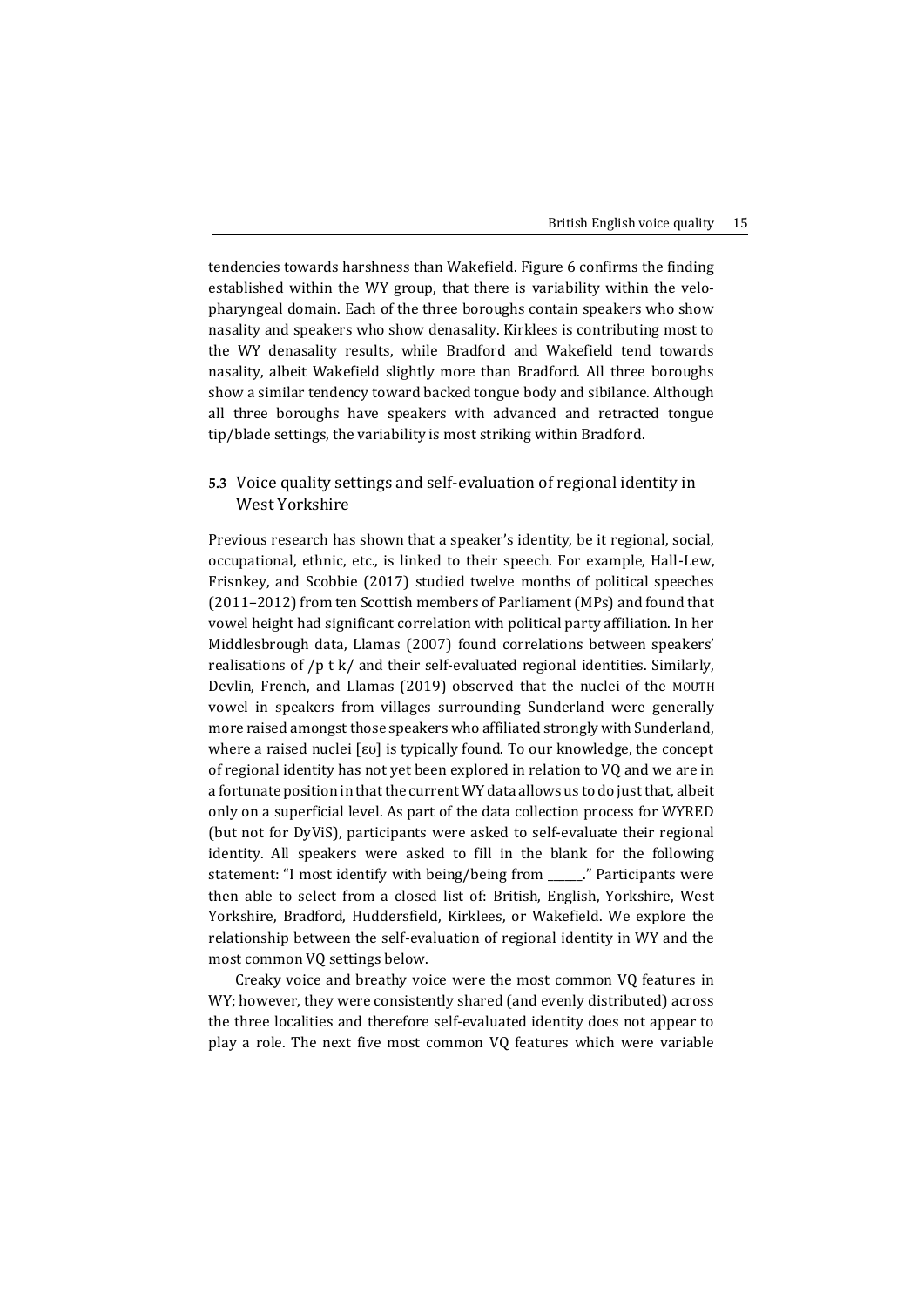#### 16 Erica Gold, Christin Kirchhübel, Kate Earnshaw, and Sula Ross

across the three localities were advanced tongue tip/blade, backed tongue body, nasality, denasality, and harsh voice. Out of these, only harsh voice emerged as a potentially interesting candidate and therefore we will only focus on this feature. Table 1 provides the proportion of participants that selfidentified as a specific regional identity and whether they had a neutral or non-neutral (this includes slight, marked or extreme) VPA rating for harsh voice.

| <b>Harsh Voice</b> |    |                |         |           |                   |                 |              |                 |           |
|--------------------|----|----------------|---------|-----------|-------------------|-----------------|--------------|-----------------|-----------|
|                    |    | <b>British</b> | English | Yorkshire | West<br>Yorkshire | <b>Bradford</b> | Huddersfield | <b>Kirklees</b> | Wakefield |
| Number             | of |                |         |           |                   |                 |              |                 |           |
| Speakers           |    | 19             | 82      | ⇁         | 5                 | 10              | 6            |                 | 5         |
| Non-Neutral        |    | 16%            | 13%     | 43%       | 60%               | 50%             | 83%          | $0\%$           | 20%       |
| Neutral            |    | 84%            | 88%     | 57%       | 40%               | 50%             | 17%          | $0\%$           | 80%       |

**Table 1.** Self-evaluation of regional identity against the presence or absence of harsh voice

There is evidence to suggest that speakers that evaluated themselves as having a national identity (i.e. British or English) rather than a northern regional one (i.e. Yorkshire, West Yorkshire, Bradford, Huddersfield, but **not** Wakefield) were much more likely to have no harshness in their voice. That is to say that those who self-evaluate with a northern regional identity title, rather than a national one, appear to be more likely to exhibit harsh voice. The suggestion that harshness may be linked to national vs. regional identity is further supported by a chi-square test, where British and English are combined as national identities, and Yorkshire, West Yorkshire, Bradford, Huddersfield, Kirklees, and Wakefield are combined as regional identities. Following these groupings, there is a chi-square statistic of 8.79, with a *p*value of 0.003, showing that national and regional groups of speakers use harshness significantly differently from one another.

1

<sup>2</sup> Figures equal 101 per cent due to rounding.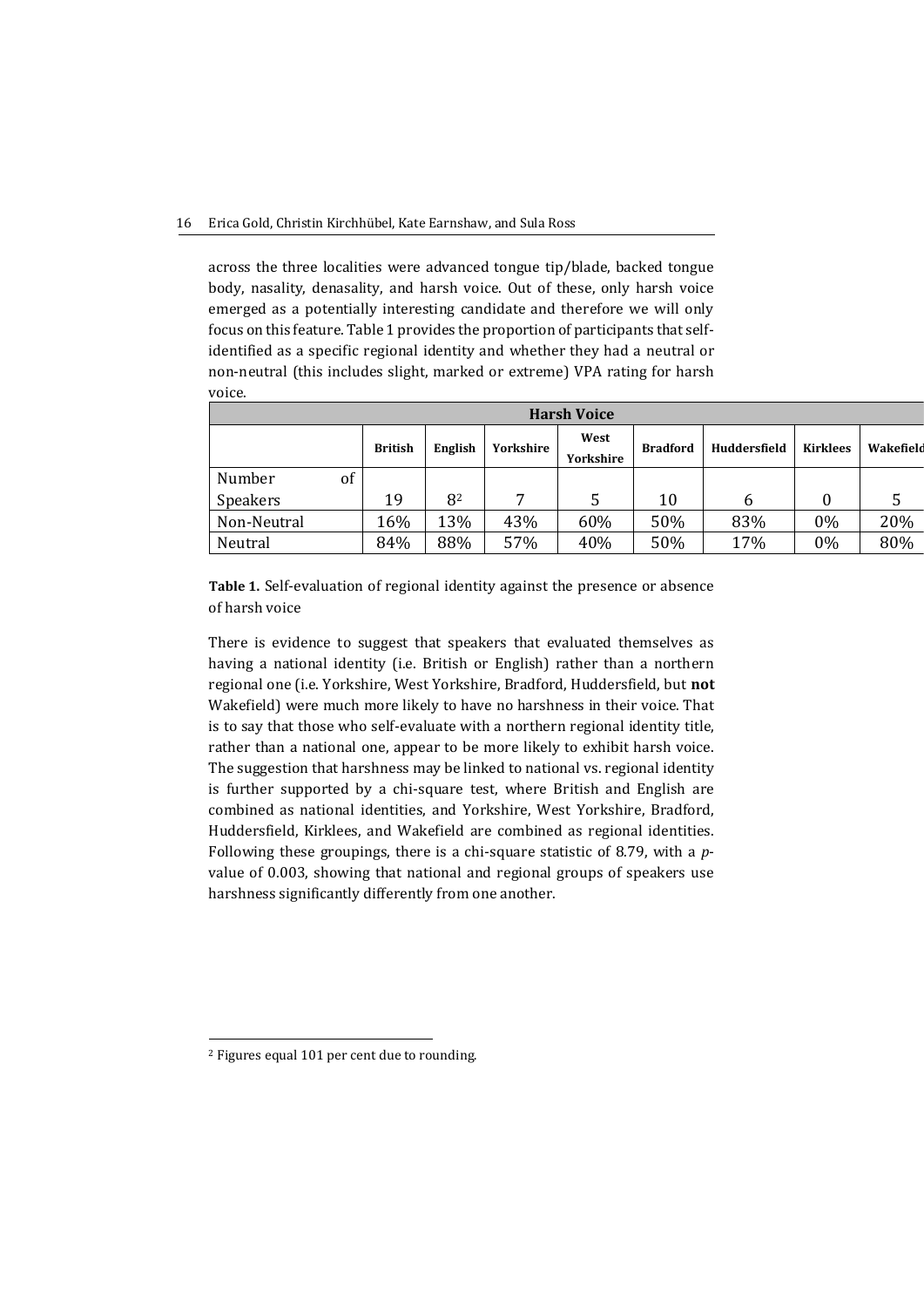## **6. Discussion**

Our results do not reveal a single VPA setting that is tied to any of the regional accent varieties examined. It is not the case that SSBE invariably displays a VPA setting, or combination of settings, which is not present in WY and vice versa. Having said this, a couple of observations, one from the laryngeal domain and one from the supra-laryngeal domain, warrant further discussion in this respect.

Firstly, WY speakers as a whole display a tendency for retracted tongue body. We would like to stress again that not every speaker out of the total of 60 WY speakers showed non-neutrality in respect of tongue body position; however, if a speaker does display deviation from neutral, then the tendency is for retraction rather than fronting. This is not the case for the SSBE speakers; indeed, if the tongue body was non-neutral for this accent group, then the deviation generally results in fronting. This difference between WY and SSBE in tongue body setting tendencies links to the differences in segmental phonology between the two varieties. Although the WY and SSBE phonologies are very similar, they are not entirely uniform. For example, whereas WY speakers typically produce (very) dark /l/ tokens in syllable onset position (with dark /l/ involving tongue body retraction), SSBE speakers typically show a clear /l/ in that position (Wells 1982: 370; see also Kirkham, Turton, and Leeman2020). VQ has had relatively little attention in the development of phonological theories; however, the 2019 work of Moisik, Czaykowska-Higgins, and Esling (also discussed in Esling et al. 2019) is ground-breaking insofar as it reconceptualises our understanding in this area. In particular, the work highlights the potential direct link between VQ and vowel quality. Moisik, Czaykowska-Higgins, and Esling (2019) explore their VQ model in relation to phonologies of different languages. Although outside the scope of the current paper, it would be interesting to consider their model in relation to phonologies of different varieties of English in the UK and world-wide.

Secondly, harsh voice is a type of phonation which occurs in some of the WY speakers; none of the SSBE speakers feature harsh voice in comparison. The second author has extensive experience in analysing Yorkshire and South-East varieties of British English as part of forensic speaker comparison casework and the findings in relation to tongue body position corroborate those gained from her casework experience. In contrast, the finding that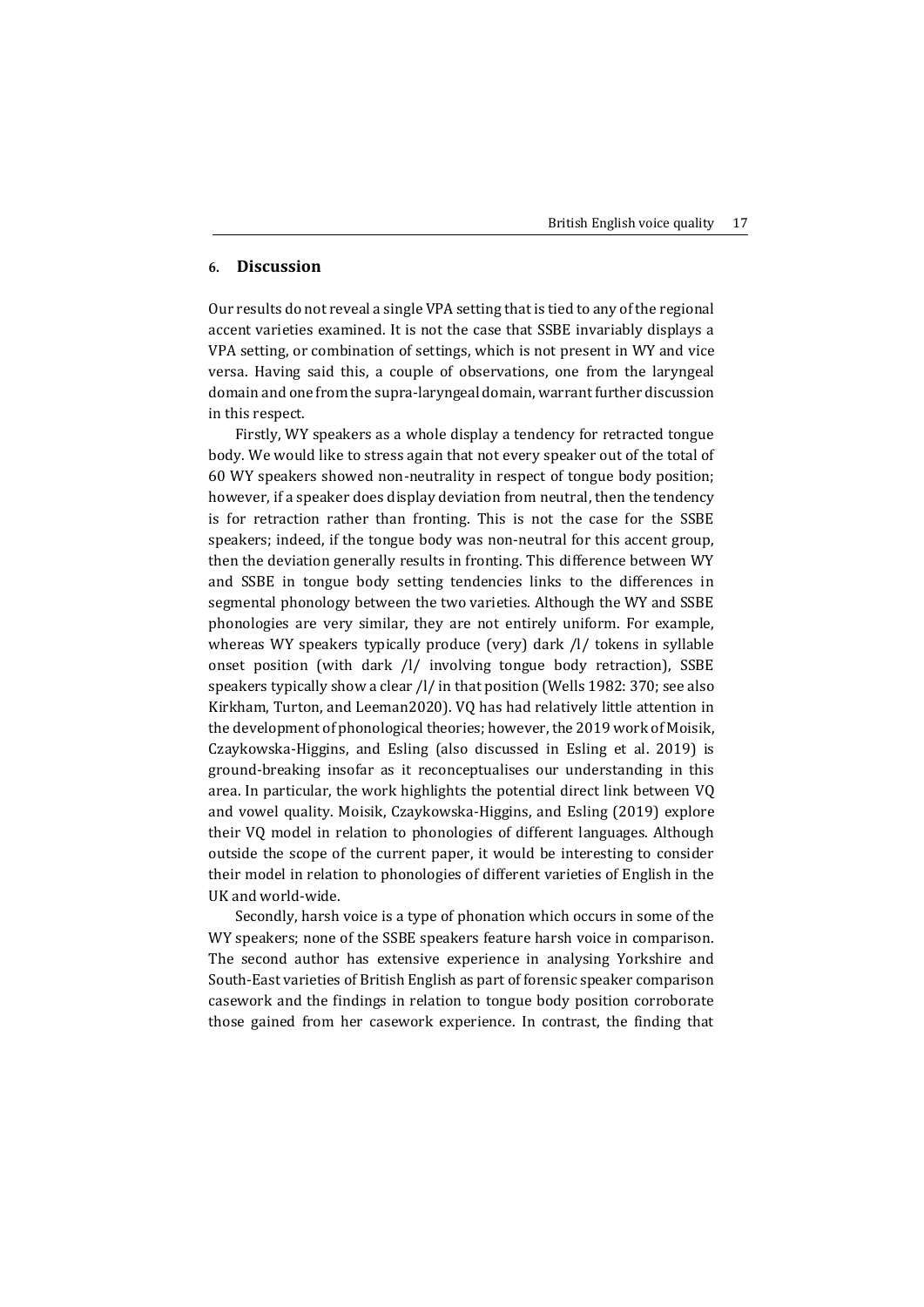harsh voice is more prevalent in WY as opposed to South-East English is not something which has transpired in casework.

Whilst there may be slight regional tendencies in VQ on a macro-level, i.e. when comparing WY with SSBE, the data presented here does not suggest that there are micro-regional VQ differences, i.e. when comparing Bradford, Kirklees, and Wakefield. Given that the macro-regional comparisons only uncovered slight tendencies, this is entirely expected. The absence of consistent and reliable VQ differences between Bradford, Kirklees, and Wakefield is further supported by the fact that the authors would not be confident to assign a speaker to either of these localities purely taking into account VQ assessments.

The data revealed a difference between SSBE and each of Bradford, Kirklees, and Wakefield with respect to homogeneity of VQ. As indicated in Section 4.1, care was taken that the speakers within each of the four groups were matched as far as possible with respect to age and language background. Furthermore, the speaking style elicited was comparable between the WY and SSBE speakers. Given the high level of comparability, it is surprising that the 20 SSBE speakers were a lot more similar to one another with respect to VQ compared to the 20 speakers of each of the three WY localities. A possible explanation for this may be the fact that SSBE is not merely a regional variety of English, but also reflects a social dimension. Although all SSBE speakers were students at the University of Cambridge, it is unlikely that they all originated from Cambridge. It is fair to say that in terms of regional spread, the SSBE sample is probably more diverse compared to the WY group. However, unlike the WY group, the SSBE sample has a specific social profile, i.e. educated middle-class. The difference then in homogeneity in VQ between WY and SSBE may be an indication that social cohesion outweighs regional cohesion.

Although we only briefly touch on the concept of identity in relation to VQ, our data reveals that this too may be relevant. However, above and beyond geography, social class and self-evaluated identity, our data is persuasive in establishing the speaker-specific nature of VQ. Evidence for this can be seen in the fact that there is a large amount of variability within each of the accent groups. The variation is more striking in the WY sample as compared to the SSBE sample, but it is nevertheless present in the latter. Some VQ settings are more speaker-specific than others. Non-neutral tongue body and tip settings are more frequent than non-neutral labial or mandibular settings in all 80 speakers examined. Both creaky and breathy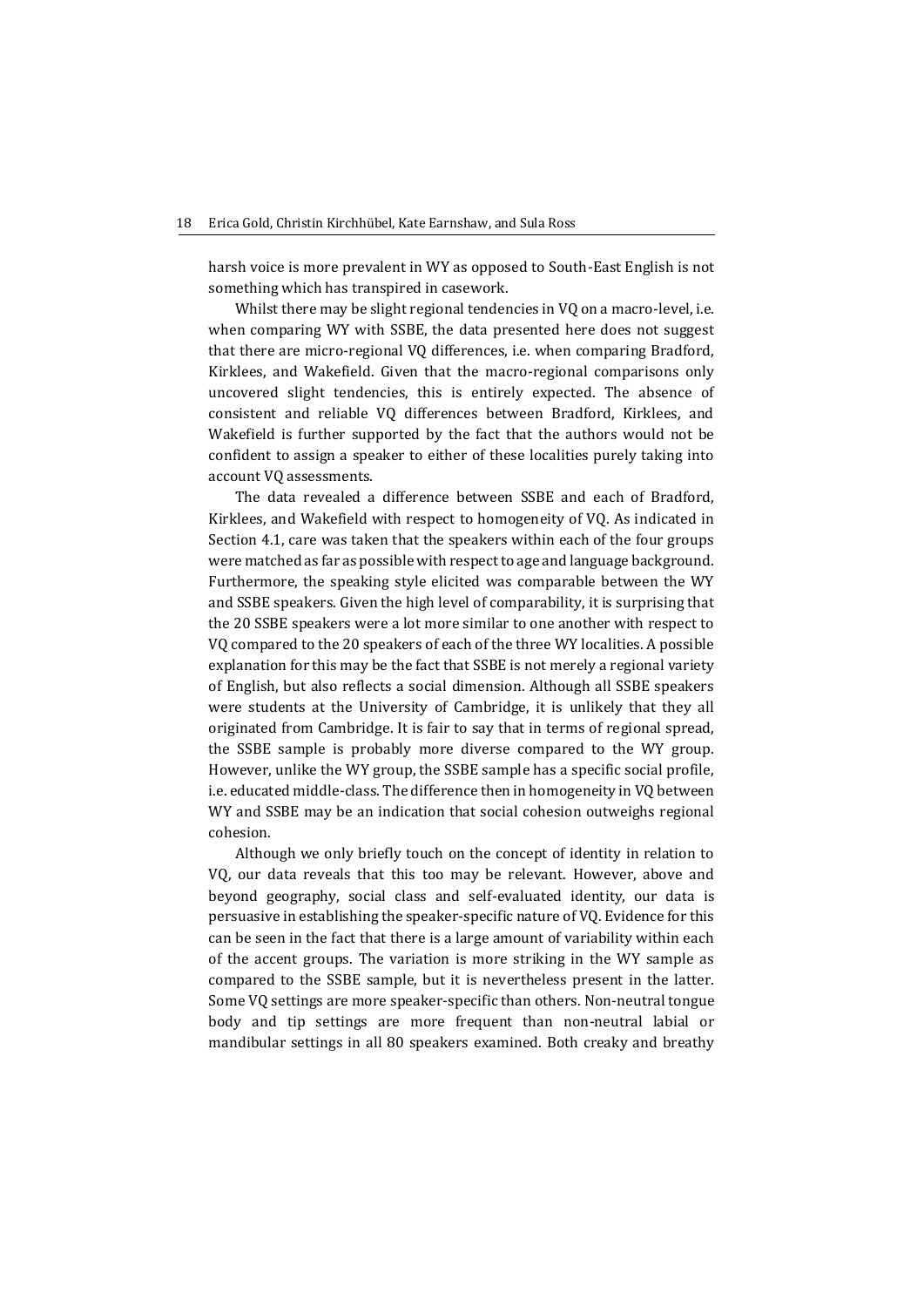voice, in turn, are far more common than tongue body and tip settings. To exemplify, while it is rare for a WY or SSBE speaker to have lip rounding, it is common for a speaker of either accent to have a creaky voice. Speakerspecificity, of course, does not just relate to single VQ settings but also to the combination of VQ settings characteristic for a particular speaker, i.e. the speaker's VQ profile. A VQ profile may include creaky voice which is a frequent VQ setting; however, the VQ profile may also show deviations in other VQ settings resulting in a voice which is characterised by creaky voice in combination with tense larynx, and retracted tip. Arguably, this VQ combination is far less common than either of the VQ settings in isolation. Indeed, this is how VPA findings are interpreted in forensic speaker comparison casework. It is not a case of how frequent creaky voice, how frequent is tense larynx, etc. are. The question that the practitioner asks themselves is how common this particular combination of VPA features is?.

The majority of the 80 speakers in our data have creaky voice and a large proportion have breathy voice. It is apparent from listening to the speakers that there are different types of creaky and breathy voice. Keating, Garellek, and Kreiman (2015) have demonstrated how different types of creaky voice can be differentiated acoustically. We are not aware of a study that has thoroughly explored whether phoneticians are able to differentiate between different types of creaky voice, and if they could, how many types can be differentiated acoustically. Speaking purely from experience in analysing speech, the present authors can differentiate between a lax type of creaky voice and a tense type of creaky voice. The VPA currently does not allow for a distinction between these two types collapsing them into a single category of creaky voice. These types of perceptual nuances are not just the case for creaky voice but also for breathiness and the velo-pharyngeal domain. As with creaky voice, perceptually, there are different types of breathy voice and Ladefoged and Maddieson (1996), for example, distinguish between breathy voice and slack voice. Similarly, the interaction between the oral and nasal tract and the perceptual result of this is more complex than the three-way distinction offered by the VPA, i.e. nasality, denasality, and nasality without full release. Currently, the VPA does not have a way of capturing these nuances and therefore does not fully capture speaker-specificity in VQ. As a result, VPA analysis is generally used in conjunction with holistic analysis when assessing VQ in speaker comparison casework.

Difficulty in analysing VQ auditorily is often cited as the biggest obstacle in considering it in sociolinguistic and dialectology research (Thomas, 2011).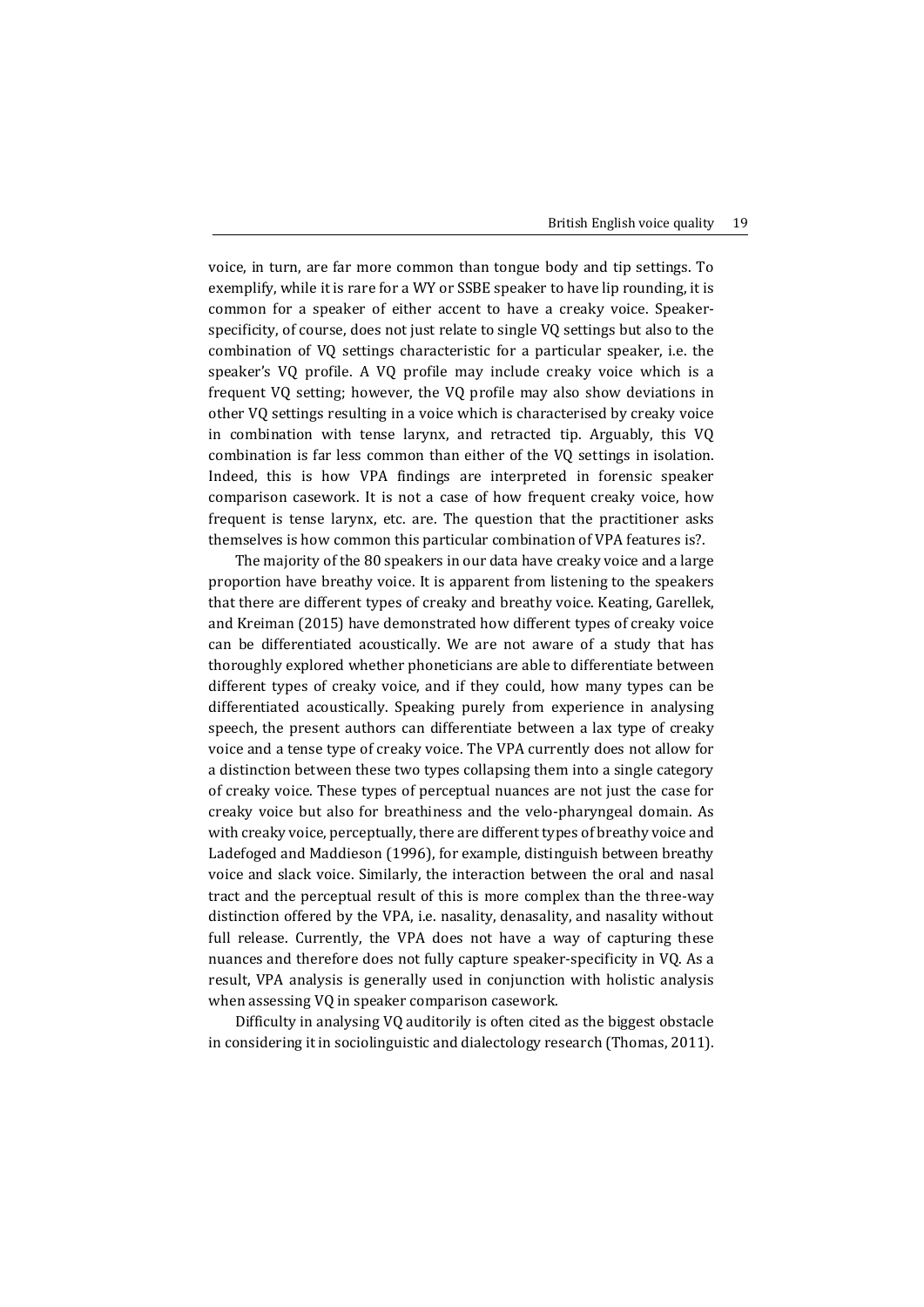In part, the difficulties stem from a lack of training and exposure to VQ analysis. Unlike auditory analysis of vowels and consonants, which is part of every undergraduate course in linguistics and which forms part of university assessments and competency tests (e.g. IPA Examination for the Certificate of Proficiency in the Phonetics of English), training in VQ analysis is confined to more specialist areas such as speech and language therapy and forensic speech science. It is not surprising that early studies showed low inter-rater agreement when analysing VQ (e.g. just above chance in Kreiman and Gerratt (1998)).

The training given as part of the present work undoubtedly improved the authors' abilities, consistencies, and confidence in the auditory assessment of VQ; however, challenges in analysing VQ via the VPA protocol nevertheless remain. The challenges can be attributed to the complex and intricate settings that interact (or are inter-dependent) in order to give the overall VQ. They can also be attributed to the VPA protocol itself. Previous research has already discussed many of the challenges encountered with the VPA. For example, both Beck (2007) and San Segundo et al. (2019) highlight the presence of correlations between VPA settings, e.g. tense larynx correlating with raised larynx. San Segundo et al. (2019) also raise the point that some of the VPA settings are perceptually more salient than others and we agree with this observation.

Although we did not set out to test the reliability of VPA analyses, incidentally, our findings highlight that it is possible to achieve inter-rater agreement using VPA analysis. The 20 SSBE speakers that we analysed in this study were part of the 100 speakers previously analysed by Stevens and French (2012) and San Segundo et al (2019). Our findings are consistent with their results that many SSBE speakers demonstrate advanced tongue tip/blade, breathy voice, and creaky voice. We agree with the conclusion drawn in San Segundo et al. (2019), that high rates of inter-rater agreement can be achieved when using a clear methodological approach involving the VPA protocol.

Despite promising results on inter-rater agreements, we encourage further research that develops the VPA protocol. In order to do so, we should not shy away from exploring fundamental changes to our conceptualisation of VQ. The work of Esling et al. (2019) proposes such a fundamental change by the introduction of the Laryngeal Articulator Model (LAM). In this model, the larynx is not just seen as a sound source but as a complex articulator similar to the tongue. We encourage research incorporating the ideas of the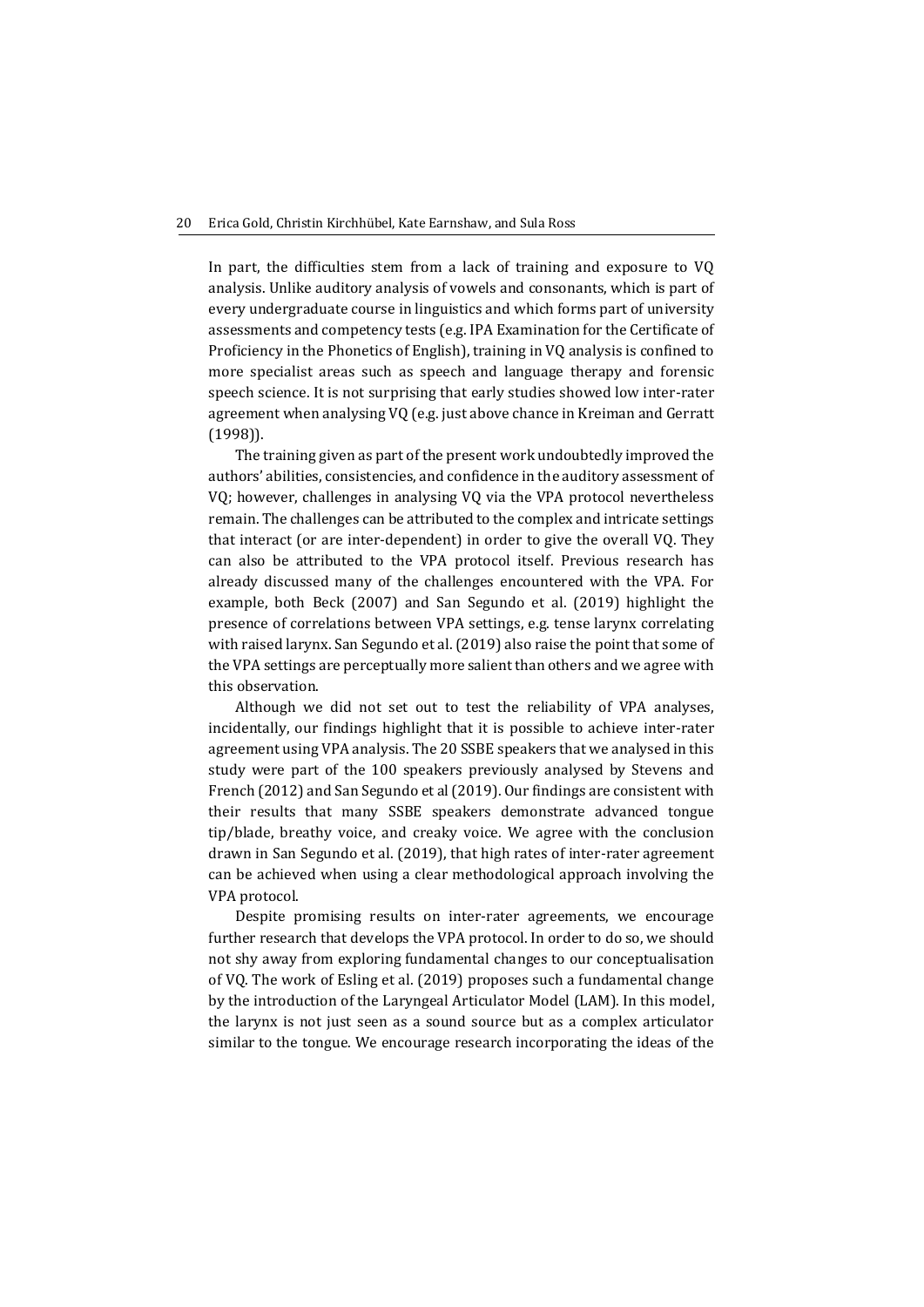LAM model into the VPA protocol. Another avenue that could be explored in order to develop aspects of the VPA protocol is to introduce perceptual VQ categories, instead of mapping perception onto articulatory settings, as is currently the case. This would involve a change of terminology, e.g. rather than scoring a voice as demonstrating minimised range of lingual body movement one would describe the voice as exhibiting articulatory imprecision. As a result, analysis would focus more on the auditory perception of VQ rather than on the perceptual production of VQ. This may help alleviate certain limitations related to potential vocal profile setting inter-dependencies, further improve inter-rater agreement, and also allow variationist VQ research to focus on salient perceptual similarities and differences rather than estimating the mechanics of the voice quality we perceive.

# **7. Conclusion**

Overall, our findings showed that almost all speakers in our sample have some degree of creaky voice, and a large proportion of speakers also have breathy voice. In comparison to phonation, fewer speakers demonstrate nonneutrality with respect to supra-laryngeal features in both WY and SSBE. Specifically, for phonation, harsh voice occurs amongst WY speakers, while our SSBE sample did not include any speakers with harsh voice. We also found that our data may support the notion that harsh voice in WY may carry some type of social identity marker insofar as those identifying with more regional affiliations (aside from those identifying as Wakefield) were more likely to produce harsh voice compared to their nationally identifying counterparts. And finally, in general, it was found that SSBE speakers appear much more homogenous in their overall VPA profiles compared with the WY speakers, which is especially true of the supra-laryngeal settings.

Our findings do not contradict the observations that can be drawn from the small set of previous research which dealt with regional and/or social variation in VQ in British English. Whilst regionality may play a small role in a speaker's VQ profile, factors such as social standing and identity could perhaps be even more relevant. However, even when considering homogeneous groups of speakers, it is not the case that there is a cohesive VQ profile that can be attached to every speaker within the group. The reason for this, we argue, is the speaker-specificity inherent in VQ. For the forensic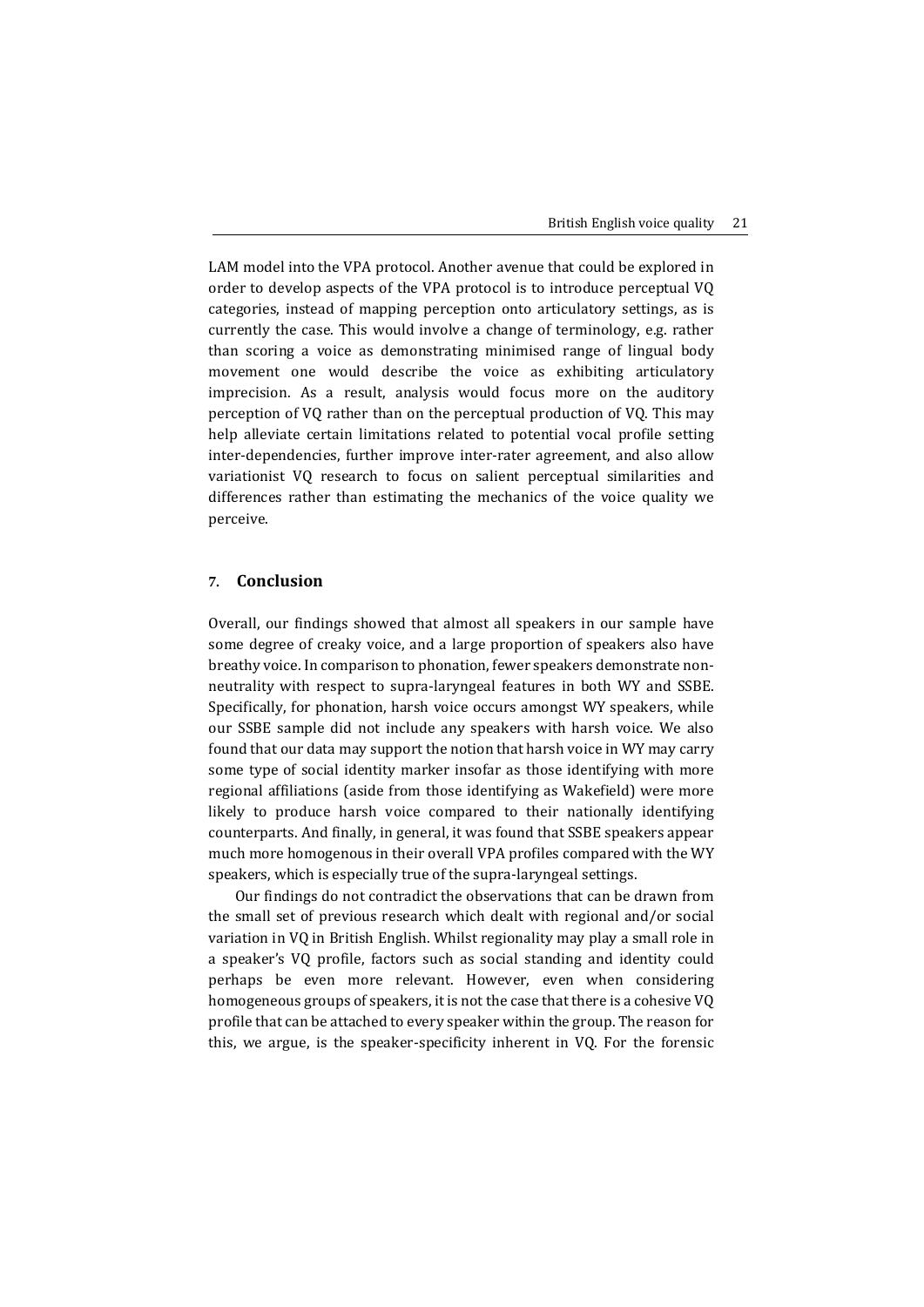practitioner – even though the data presented here covers very specific populations of speakers, we believe it goes some way in filling a gap. We hope this paper provides a useful resource for casework, training, and future research.

For the sociolinguist/phonetician – we appreciate that the paper does not include the analytical and theoretical depth of current variationist studies. However, we hope that this paper has sparked interest to pursue variationist VQ research in the future. For example, we suspect that there may be differences between male and female voices with respect to the perceptual salience of certain VQ settings. Research into male and female differences would be of theoretical and practical value. Our findings, in relation to male voices, suggest that phonation settings appear to be much more consistent across speakers of British English varieties compared to supra-laryngeal VQ phenomena. It would be of interest to explore whether this disparity in consistency between phonation and supra-laryngeal tract features also holds true for varieties of English world-wide. This type of research would contribute to our understanding of the perceptual salience of different aspects of voice quality.

#### **Acknowledgements**

This WYRED project was funded by the Economic and Social Research Council in the United Kingdom (ES/N003268/1) under the 2016 Future Research Leaders scheme. We would like to thank the anonymous reviewers for their constructive and supportive feedback.

#### **References**

- Abercrombie, David. 1967. *Elements of General Phonetics*. Edinburgh: Edinburgh University Press.
- Beck, Janet. 2005. "Perceptual Analysis of Voice Quality: The Place of Vocal Profile Analysis." In William Hardcastle and Janet Beck, eds. *A Figure of Speech: A Festschrift for John Laver*. London: Lawrence Erlbaum Associates: 285–322.
- Beck, Janet Mackenzie. 2007. "Vocal Profile Analysis Scheme: A User's Manual." Edinburgh: Queen Margaret University College – QMUC, Speech Science Research Centre.
- Beck, Janet. and Felix Schaeffler. 2015. "Voice Quality Variation in Scottish Adolescents: Gender Versus Geography." In Maria Wolters, Judy Livingstone,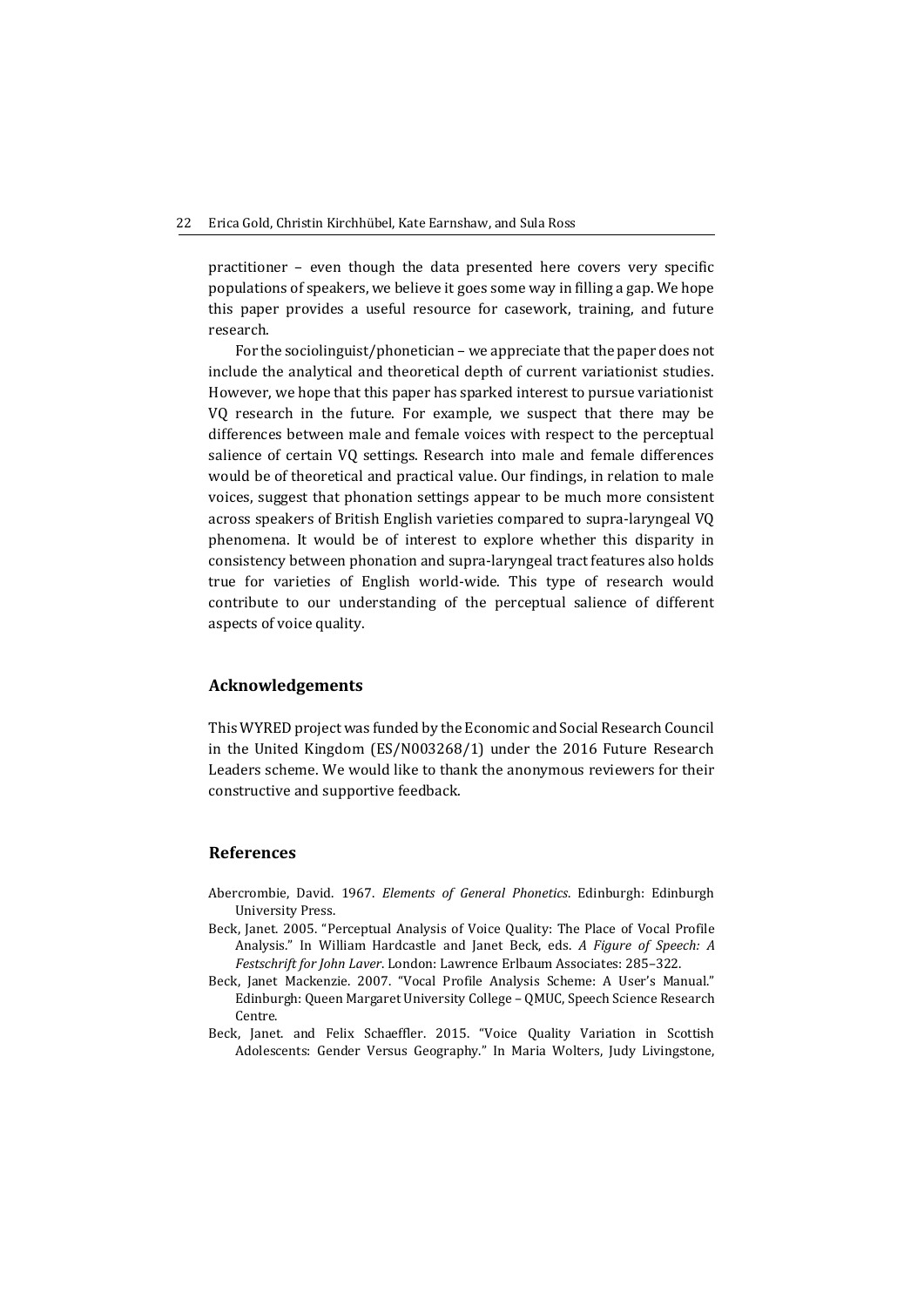Bernie Beattie, Rachel Smith, Mike MacMahon, Jane Stuart-Smith, and James M. Scobbie, eds. *Proceedings of the 17th International Congress of Phonetic Sciences.* Glasgow, UK, 737–741.

- Devlin, Thomas, Peter French, and Carmen Llamas. 2019. "Vowel Change across Time, Space and Conversational Topic: The Use of Localised Features in Former Mining Communities". *Language Variation and Change* 31: 303–328.
- Dickie, Catherine, Felix Schaeffler, Christoph Draxler, and Klaus Jänsch. 2009. "Speech Recordings via the Internet: An Overview of the VOYS Project in Scotland". *Proceedings of Interspeech.* Brighton, UK, 1807–1810.
- Edmondson, Jerold A., Lama Ziwo, John H. Esling, Jimmy G. Harris, and Shaoni Li. 2001. "The Aryepiglottic Folds and Voice Quality in the Yi and Bai Languages: Laryngoscopic Case Studies". *Mon-Khmer Studies* 31: 83–100.
- Esling, John H. 1978. "Voice Quality in Edinburgh: A Sociolinguistic and Phonetic Study". PhD Dissertation, University of Edinburgh.
- Esling, John H., Scott R. Moisik, Allison Benner, and Lise Crevier-Buchman. 2019. *Voice Quality: The Laryngeal Articulator Model*. Cambridge: Cambridge University Press.
- Foulkes, Paul. 2002. "Current Trends in British Sociophonetics", *University of Pennsylvania Working Papers in Linguistics* 8: 75-85.
- Gold, Erica, and Peter French. 2011. "International Practices in Forensic Speaker Comparison". *International Journal of Speech, Language, and the Law* 18: 293– 307.
- Gold, Erica, Sula Ross, and Kate Earnshaw. 2018. "The 'West Yorkshire Regional English Database': Investigations into the Generalizability of Reference Populations for Forensic Speaker Comparison Casework". *Proceedings of Interspeech.* Hyderabad, India, 2748–2752.
- Hall-Lew, Lauren, Ruth Friskney, and James M. Scobbie. 2017. "Accommodation or Political Identity: Scottish Members of the UK Parliament". *Language Variation and Change* 29: 341–363.
- Hillenbrand, James, Ronald A. Cleveland, and Robert L. Erickson. 1994. "Acoustic Correlates of Breathy Vocal Quality". *Journal of Speech and Hearing Research* 37: 769–778.
- Hirano, Minoru. 1981. *Clinical Examination of Voice*. Vienna & New York: Springer.
- Keating, Patricia, Marc Garellek, and Jody Kreiman. 2015. "Acoustic Properties of Different Linds of Creaky Voice". In Maria Wolters, Judy Livingstone, Bernie Beattie, Rachel Smith, Mike MacMahon, Jane Stuart-Smith, and James M. Scobbie, eds. *Proceedings of the 17th International Congress of Phonetic Sciences.* Glasgow, UK, 821–825.
- Keating, Patricia, Jianjing Kuang, Christina Esposito, Marc Garellek, and Sameer Khan. 2012. "Phonation in Nine Languages". *Journal of the Acoustical Society of America* 131: 3347.
- Kirkham, Sam, Danielle Turton, and Adrian Leemann. 2020. "A Typology of Laterals in Twelve English Dialects." *Journal of the Acoustical Society of America* 148: EL72– EL76.
- Klug, Katharina, Christin Kirchhübel, Paul Foulkes, and Peter French. 2019. "Analysing Breathy Voice in Forensic Speaker Comparison: Using Acoustics to Confirm Perception". In Sasha Calhoun, Paola Escudero, Marija Tabain and Paul Warren,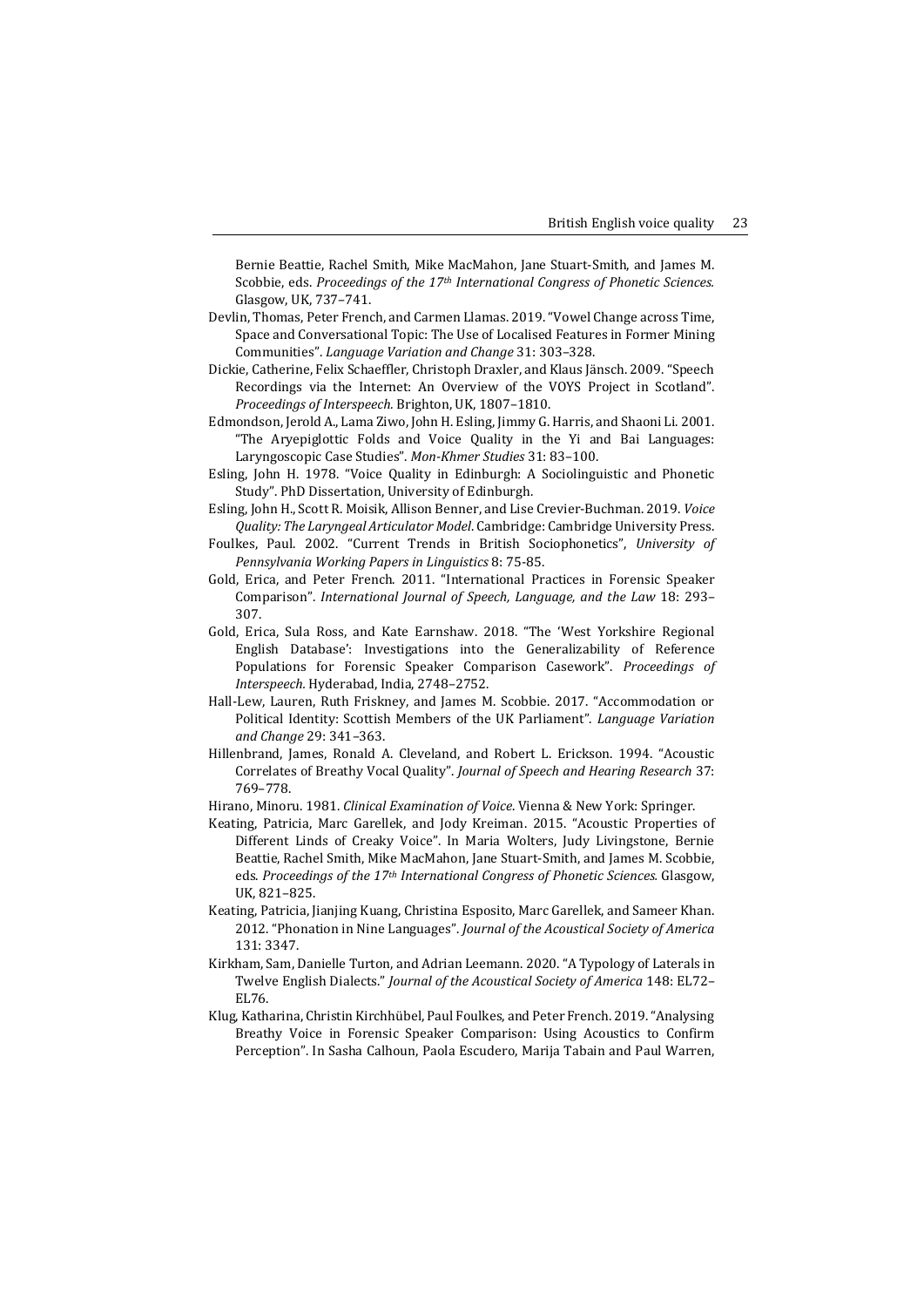eds. *Proceedings of the 18th International Congress of Phonetic Sciences.*  Melbourne: Australasian Speech Science and Technology Association Inc., 795– 799.

- Kluge, Katharina, Magdalena Müller, Cornelia Dubielzig, Christoph Meinerz, and Herbert Masthoff. 2019. "Distribution of Voice Quality Features in German – Preliminary results". Paper presented at the International Association for Forensic Phonetics and Acoustics, University of Huddersfield, UK.
- Knowles, Gerry O. 1978. "The Nature of Phonological Variables in Scouse". In Peter Trudgill, ed. *Sociolinguistic Patterns in British English*. London: Arnold, 80–90.
- Kreiman Jody, and Bruce Gerratt. 1998. "Validity of Rating Scale Measures of Voice Quality". *Journal of the Acoustical Society of America* 104: 1598–1608.
- Ladefoged, Peter and Ian Maddieson. 1996. *The Sounds of the World's Languages.* Oxford: Blackwell.
- Laver, John. 1980. *The Phonetic Description of Voice Quality*. Cambridge: Cambridge University Press.

Laver, John. 1994. *Principles of Phonetics.* Cambridge: Cambridge University Press.

- Laver, John. 2000. "Phonetic Evaluation of Voice Quality". In: Martin J. Ball and Kent, Raymond D., eds. *Voice Quality Measurement*. San Diego: Singular Publishing Group, 37–48.
- Llamas, Carmen. 2007. "Place between Places": Language and Identities in a Border Town". *Language in Society* 36: 579–604.
- Moisik, Scottt, Ewa Czaykowska-Higgins, and John Esling. 2019. "Phonological Potentials and the Lower Vocal Tract". *Journal of the International Phonetic Association* 51: 1–35.
- McIntyre, Dan, Lesley Jeffries, Matt Evans, Hazel Price, and Erica Gold. 2021. *The Babel Lexicon of Language*. Cambridge: Cambridge University Press.
- Nolan, Francis, Kirsty McDougall, Gea de Jong, and Toby Hudson. 2009. "The DyViS Database: Style-Controlled recordings of 100 Homogeneous Speakers for Forensic Phonetic Research". *International Journal of Speech, Language and the Law* 16: 31–57.
- San Segundo, Eugenia, Paul Foulkes, Peter French, Philip Harrison, Vincent Hughes, and Colleen Kavanagh. 2019. "The Use of the Vocal Profile Analysis for Speaker Characterization: Methodological Proposals". *Journal of the International Phonetic Association* 49: 353–380.
- Stevens, Louisa, and Peter French. 2012. "Voice Quality in Studio Quality and Telephone Transmitted Recordings"*.* Paper presented at the British Association of Academic Phonetics Conference*,* University of Leeds, UK.
- Stuart-Smith, Jane. 1999. Glasgow: "Accent and Voice Quality". In Paul Foulkes and Gerard J. Docherty, eds. *Urban Voices: Accent Studies in the British Isles*. Leeds, UK: Arnold, 201–222.
- Thomas, Erik R. 2011. *Sociophonetics: An Introduction*. Basingstoke; Palgrave Macmillan.

Wells, John C. 1982. *Accents of English* (vol. 2) Cambridge: Cambridge University Press.

Wilhelm, Stephan. 2018. "Segmental and Suprasegmental Change in North West Yorkshire: A New Case of Supralocalisation?". *Corela: Cognition, Representation, Language, HS-24*: 1–32.